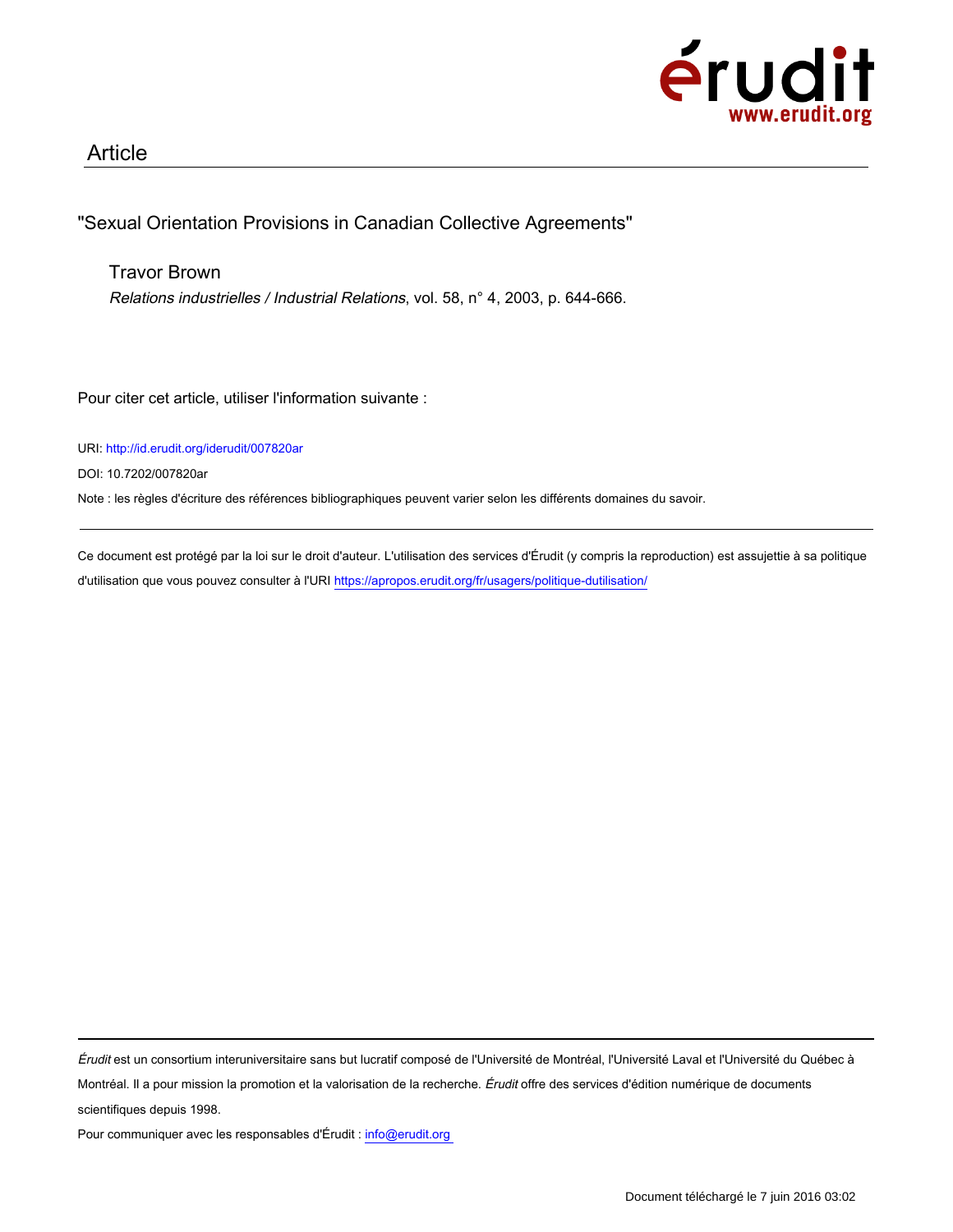# *Sexual Orientation Provisions in Canadian Collective Agreements*

## **TRAVOR BROWN**

*The past decade has been marked by increased awareness concerning employment discrimination against gays and lesbians. Yet, to the author's knowledge, there has been limited research regarding the response of Canadian labour organizations to the workplace needs of gay and lesbian members. Limitations of these previous studies include small sample size, lack of theoretical framework, and the absence of empirical testing of hypotheses. The present study builds on these works through the use of Craig's model, the inclusion of multi-disciplinary research, and the empirical testing of data collected from more than 240 Canadian collective agreements. Key findings include that larger, public sector bargaining units with equality clauses in their collective agreements were most likely also to contain clauses that prohibited discrimination based on sexual orientation. The paper concludes with suggestions for future research.*

Since the 1980s, awareness has increased concerning employment discrimination against gays and lesbians. In fact, all three actors of the Industrial Relations (IR) system (Labour, Government and Private Agencies, and Management) have addressed issues concerning sexual orientation. For example, in Canada, most governments have passed human

<sup>–</sup> BROWN, T., Faculty of Business Administration, Memorial University of Newfoundland, St. John's, Newfoundland, <travorb@mun.ca>.

<sup>–</sup> The author would like to thank Morley Gunderson, the anonymous reviewers as well as the editorial committee for their helpful comments on earlier versions of this paper. In addition, the author thanks the following research assistants for their assistance: Connie Andrews, Stephanie Sanslove, and Amy Warren as well as Bruce Pearce for his assistance with the literature search. An earlier version of this paper was presented at the Canadian Industrial Relations Association (CIRA) Annual Meeting, May 25–28, 2000, Edmonton, Alberta.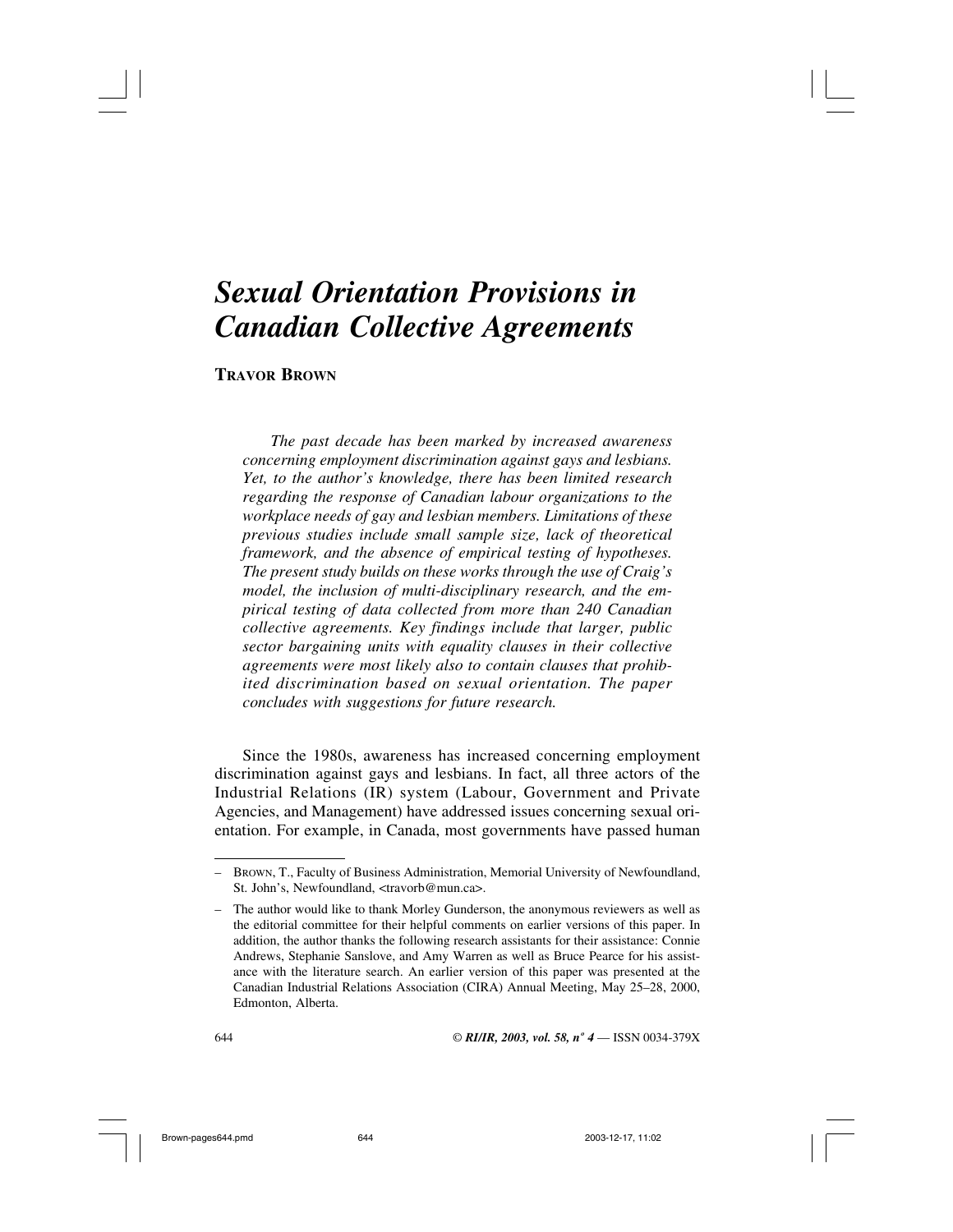rights legislation that specifically prohibits discrimination based on sexual orientation (Wintemute 1996). In addition, courts in both Alberta and in the federal jurisdictions have "read in" prohibitions against discrimination based on sexual orientation when the legislation in question did not specifically reference it (Zinn and Brethour 1999). Moreover, several unionized and non-unionized employers have recently added same-sex benefits to their traditional benefits plans (Human Rights Campaign 2002), and some unions have included sexual orientation in the non-discrimination clauses of their collective agreements (Brown 1998; Hunt 1997).

Much of the information concerning gay and lesbian workplace issues consists of web site data consolidated by gay and lesbian activists (e.g., The Center for Lesbian and Gay Civil Rights 2000; Human Rights Campaign 2002; Stratton 2000). To date, there have only been a limited number of studies which have examined the role of Canadian unions in addressing the workplace issues of gays and lesbians.

Perhaps the earliest work in this area was that of Genge (1983). Genge's work is seminal in that it is the first to openly address the role of Canadian labour in the workplace issues of lesbians and gays. In this work, Genge presents her own experience and overviews the resolutions passed by unions, in particular by the Canadian Union of Public Employees (CUPE), the Ontario Federation of Labour (OFL) as well as by the Canadian Labour Congress (CLC) to include sexual orientation in discrimination clauses of collective agreements, constitutions and laws. Similarly, White (1993), in her book *Sisters in Solidarity*, provides a brief overview of sexual orientation issues focusing on the legal issues of the early 1990s and labour's role in promoting these issues. Petersen (1999) builds on this foundation by overviewing recent human rights tribunal rulings and court case results concerning same-sex partner benefits and the role of union activists in these rulings and cases.

Recently, two more in-depth studies have also been conducted. The first, Hunt (1997), represents an in-depth three-phase study. Phase one consisted of telephone surveys of 9 Canadian labour federations and 29 Canadian unions. Phase two consisted of three in-depth case studies of the unions deemed by Hunt to be the most progressive, namely, CUPE, the National Automobile, Aerospace and Agricultural Implement Workers of Canada (CAW), and the Public Service Alliance of Canada (PSAC). Phase three was a descriptive statistical analysis (e.g., frequencies, percentages) of the non-discrimination provisions of over 3400 Ontario collective agreements covering more than 200 employees. Based on this work, Hunt concluded that public sector unions were more active in addressing the issues of gays and lesbians than were private sector unions, and that issues concerning sexual orientation often surfaced in female dominated unions.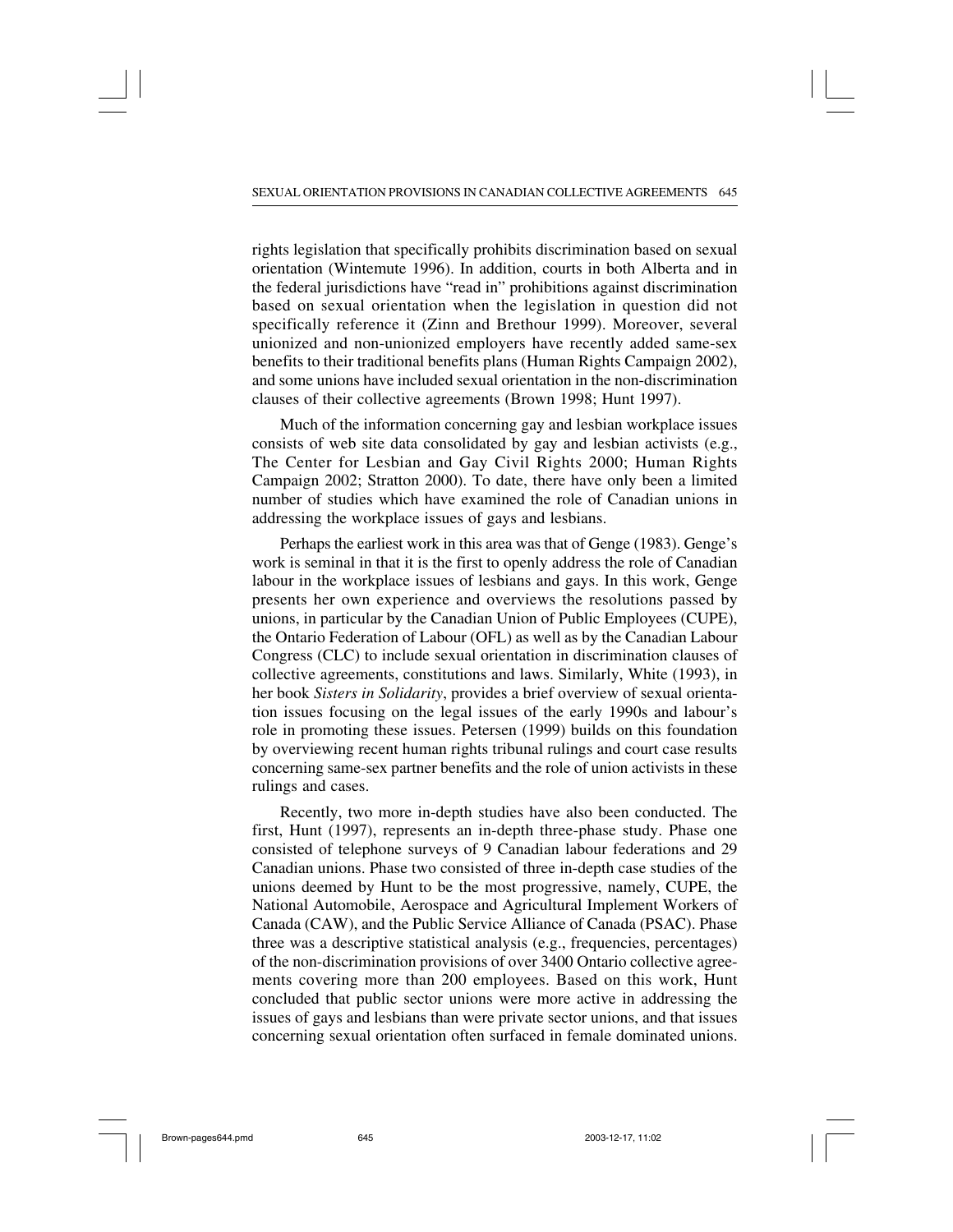Hunt's (1997) argument that public sector unions were more progressive in this area should not be surprising for at least two reasons. First, the employer of these public sector groups is the government. Given the visibility of government employment decisions and policies, there may be increased pressure for these governments to act as 'model' employers relative to their counterparts in the private sector (Gunderson 1995; Ponak and Thompson 2001). Second, there are significant demographic differences between private and public sector unions that may play a role here. For example, Ponak and Thompson (2001: 474) argue that public sector unions, with their approximately 58% female membership relative to the one-third female membership of private sector unions "have been among the strongest advocates of workplace equity" in terms of employment equity, pay equity and anti-discrimination regulations.

Brown's (1998) study built on the work of Hunt by adding a United States comparison. His study consisted of interviews (phone and e-mail) and secondary source data (web sites, collective agreements, union publications) concerning two federations of labour: the American Federation of Labor-Congress of Industrial Organizations (AFL-CIO) and the CLC, as well as four unions, two from Canada (CUPE, CAW) and two similar unions from the United States (American Federation of State, County and Municipal Employees [AFSCME], the United Autoworkers of America [UAW]). Brown suggested that public sector unions were more active in the area of sexual orientation, that a union's first efforts in the area of sexual orientation focused on freedom from discrimination before moving on to same-sex benefits, and that larger bargaining units were more likely to include sexual orientation clauses in their collective agreements. A potential explanation as to why a union's initial efforts focus on freedom from discrimination may be the fact that unions view non-discrimination language in collective agreements as a method of educating members concerning discrimination issues (Giles and Starkman 1995). Hence, unions may choose to focus on an education mandate before moving to the benefits arena in an effort to make their members more aware of, and comfortable with, workplace issues concerning sexual orientation. A potential explanation for why larger bargaining units are more active in this area may simply be due to the availability of resources. Larger units may have more resources to dedicate to equality issues (e.g., special committees, educational/awareness programs, etc.) relative to smaller units where union resources may be dedicated to the more traditional areas of negotiations, grievances and arbitrations. Brown's (1998) research also highlighted the importance of both women's and employment equity committees. As these committees often examined issues concerning fair treatment, non-discrimination, harassment, and education, much of the initial forays into sexual orientation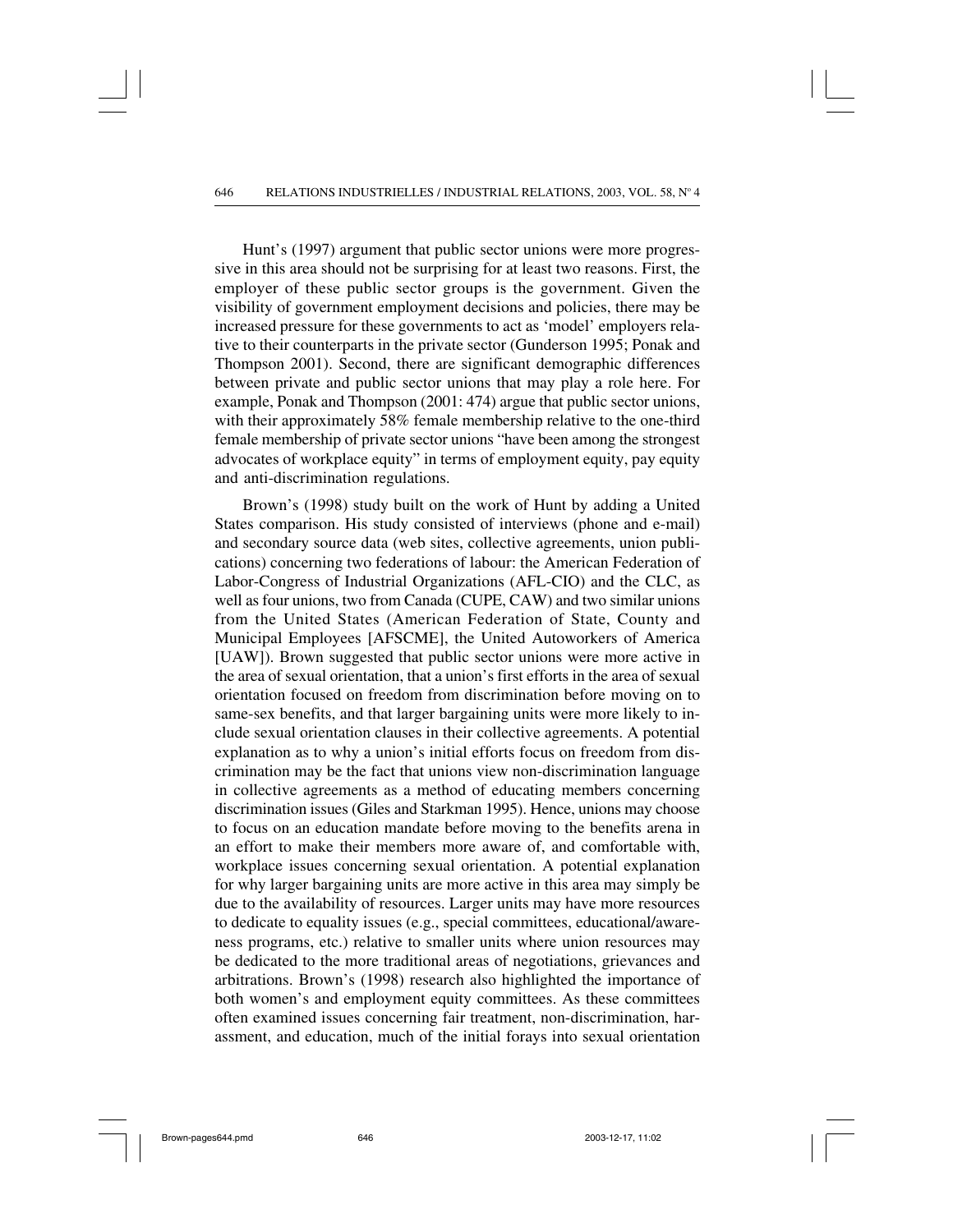in the unions in Brown's study were initiated and championed by women's and employment equity committees.

While the studies of both Hunt (1997) and Brown (1998) break new ground in this area, these studies leave at least three significant gaps. First, they fail to use a theoretical framework or model to ground their research, develop hypotheses/propositions, or frame their findings. Second, they do not provide a systematic, statistical testing of important hypotheses. Rather, these studies used qualitative case study analysis and non-inferential statistical analysis that precluded the testing of key relationships or hypotheses. Third, while it is argued that IR is a multi-disciplinary field (Hébert, Jain, and Meltz 1988), these past works failed to include relevant research from other disciplines, in particular sociology and psychology, to help frame their research. As such, the over-arching purpose of the present study was to systematically develop and test several of the relationships proposed by Brown and Hunt using quantitative analyses and a more substantive theoretical base.

As argued by Kervin (1992: 54), there has been "a long-simmering" debate concerning the relative merits of qualitative versus quantitative research. My decision to use a quantitative approach in the present study was largely guided by the view that social science "research requires both qualitative and quantitative approaches: the former in an exploratory phase to generate understanding and ideas, the latter to test these ideas" (Kervin 1992: 54). More specifically, my decision to now turn to quantitative research was based on the following. First, the previous work in this area has been largely qualitative. As is the case with qualitative research (Kervin 1992; Saks 2000), these studies have provided excellent, in-depth discussions of the key areas of interest (in this case issues concerning sexual orientation) as these issues play out in a small sample (in this case unions). As such, these past studies have given us the ability to "understand a specific, particular event by getting 'inside it'" (Kervin 1992: 54). However, limitations of qualitative approaches include that they do not allow for statistical testing of key relationships as "methods of analysis are not well formulated" (Saks 2000: 154) and such approaches cannot assess the extent to which the qualitative findings from one setting hold true in other settings (Kervin 1992; Saks 2000). Second, these limitations of qualitative research can be overcome by well-proven quantitative methods designed to empirically test key relationships. Thus quantitative methods allow us to test the extent to which the findings of the qualitative research hold true in other settings and samples.

In terms of the theoretical framework selected for this study, the systems approach was chosen as it is the basis of the pluralist approach to IR and as this approach is "the starting point for scientific analysis" (Meltz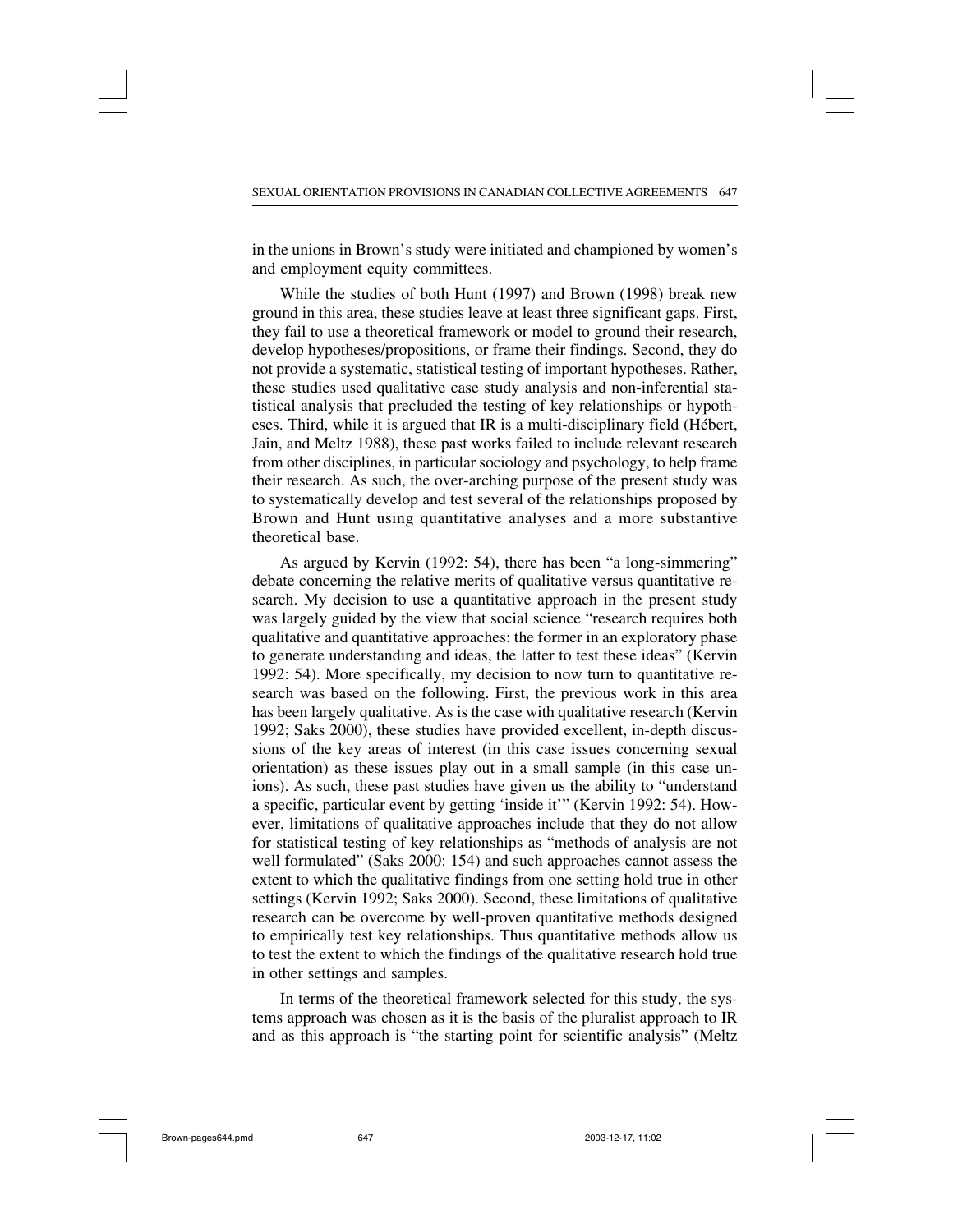1993: 164). In particular, Craig's model of industrial relations was used as it has frequently been used as the basis for industrial relations teaching and interpretation in Canada (Gottlieb Taras, Ponak, and Gunderson 2001; Meltz 1993). While a detailed presentation of Craig's model is available elsewhere (Craig 1988, 1990; Craig and Solomon 1996), a summary of Craig's model follows. Craig views the three actors of the IR system being impacted by internal inputs (e.g., power, values, and goals of the actors) that flow from the external inputs of the external environment. These external inputs (or environmental subsystems) include the legal subsystem, economic subsystem, political subsystem, and social subsystem. Through a series of conversion mechanisms (e.g., day-to-day relationships, negotiation processes, third party interventions, strikes and lockouts), the actors produce organizational and worker-oriented outputs (e.g., management rights, union recognition/security, terms and conditions of work, wage and effort bargain, etc.). These outputs, through the feedback loop, impact the external environment and the IR system (in particular the power, values and goals of the actors) such that the system is dynamic and ever changing.

As previously stated, the outputs of the IR system are influenced by the inputs from the environment. In terms of the current external inputs, we see a legal subsystem that is increasing its recognition of gay and lesbian workplace rights (Petersen 1999; Wintemute 1996), a political subsystem that has taken legislative action to entrench these rights (Peterson 1999; Wintemute 1996), and a social subsystem where public opinion concerning gays and lesbians is changing. For example, in Canada we have recently seen several provinces (e.g., British Columbia, Quebec and Ontario) permit same-sex unions as a recognized form of marriage (Makin 2003) or as a recognized form of civil union ("N84, Loi instituant l'union civile" 2003). In fact, in the first four months after Ontario permitted samesex marriages, over 780 same-sex licenses were issued by the city of Toronto alone (Harding 2003)!

In terms of the social subsystem, and in particular the public opinion element, research has shown that public attitudes towards gays and lesbians are not uniform and that a number of interesting differences exist. First, past research from the United States and Canada has highlighted the role of gender differences in terms of reactions to gays and lesbians. For example, Herek (2002: 41–42), when summarizing a series of research papers (Herek and Capitanio 1995, 1996, 1998) resulting from national phone surveys of over 1,000 Americans, stated that research has shown that: "heterosexual men consistently displayed more negative affective reactions to homosexuality than did heterosexual women." Moreover, in Herek's (2002) phone survey of over 650 Americans, women were significantly more supportive of passing laws that protected gays and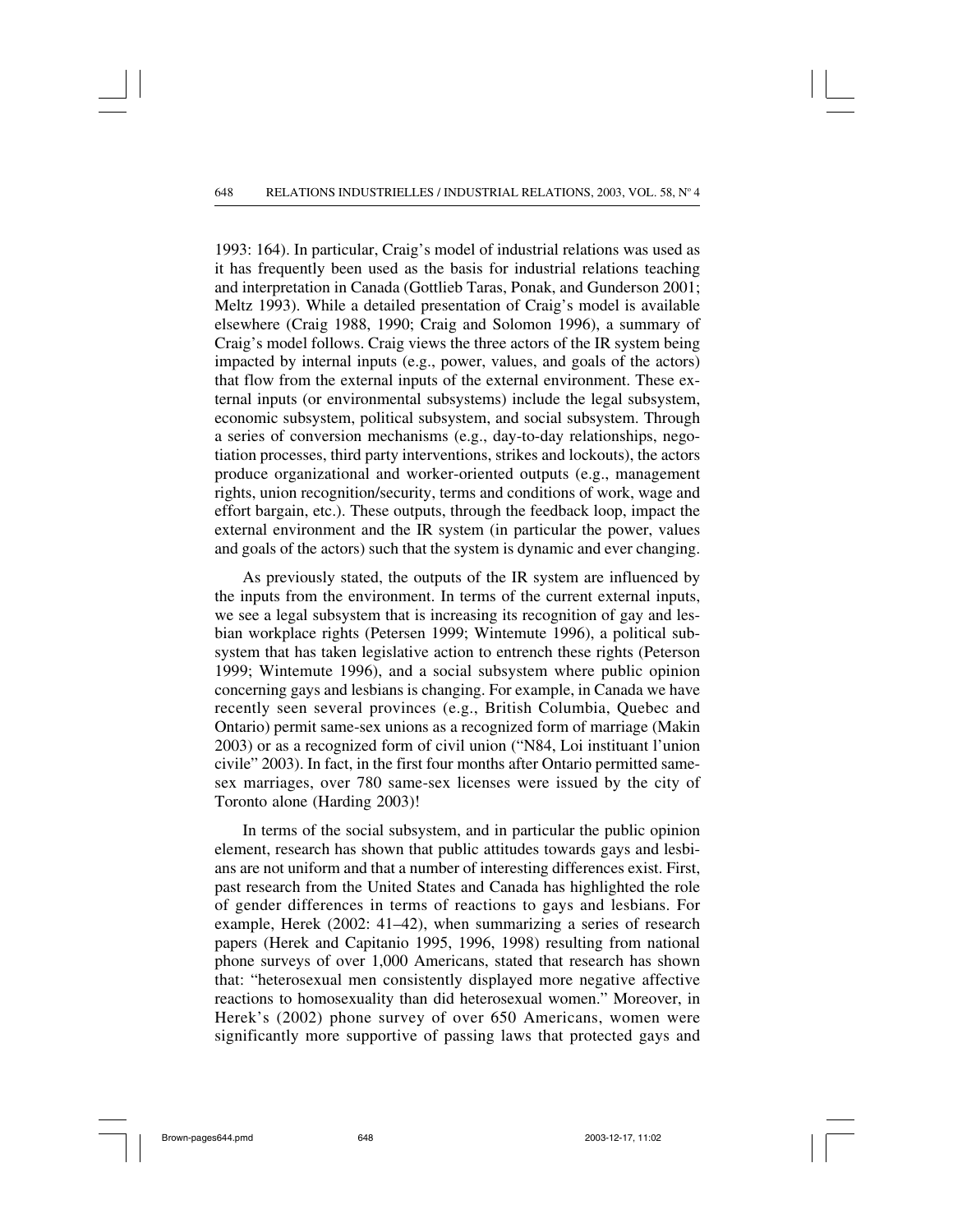lesbians from discrimination in the workplace, as well as laws that recognized gay male marriages and same-sex benefits for gay males. Herek also found that while men and women were supportive of gays and lesbians having equal rights in terms of job opportunities, they were less supportive of passing a law that specified that gays and lesbians should have equal employment rights. From a Canadian perspective, a study of approximately 200 university students also showed that male students had less positive attitudes towards gay men than did female students (Schellenberg, Hirt, and Sears 1999).

Second, while Hofstede (1998) noted that there are many cultural similarities between Canada and the United States, Canadians, when compared to Americans, are generally more likely to support measures designed to reduce discrimination based on sexual orientation and have been found to be more supportive of the need for equal rights for gays and lesbians in the military and teaching positions relative to Americans (Mazzuca 2002). Moreover, over 60% of Canadians responding to an Angus Reid poll were concerned with discrimination against gays and lesbians, suggesting that "Canadians view gay and lesbian discrimination in the workplace . . . as a fundamental issue of human rights and equality" ("Stop bias against gays" 1995: A19). Additional evidence suggests that 56% of 1500 Canadians surveyed in a Southam News-Angus Reid public opinion poll supported amending the Canadian Human Rights Act to provide protection from discrimination on the basis of sexual orientation (Bryden 1996) and 75% of 1500 people surveyed by Angus Reid supported legislation barring employment and housing discrimination against gays and lesbians (Ovenden 1998; Wright 1998). A limitation of these polls is that they strictly reported descriptive statistics and largely reported the percentages of each province that supported sexual orientation issues. None of these reports statistically examined whether attitudes differed by gender. However, a recent Canadian study examined the relationship between gender, education—both in terms of discipline (e.g., Arts, Science, Social Sciences, etc.) and level (e.g., number or years of education)—and people's attitudes towards homosexuality. Specifically, Schellenberg et al. (1999) found that Arts and Social Sciences students (regardless of gender) had more positive attitudes toward gay men as compared to Science and Business majors and that the attitudes of male students towards gay men improved with education levels.

As previously discussed, Craig's model suggests that external environmental factors (such as the public opinion results previously discussed) influence the goals and values of actors as well as the outputs of the industrial relations system. As such, we would expect that based on this attitudinal research, unions with memberships that are: (1) largely female,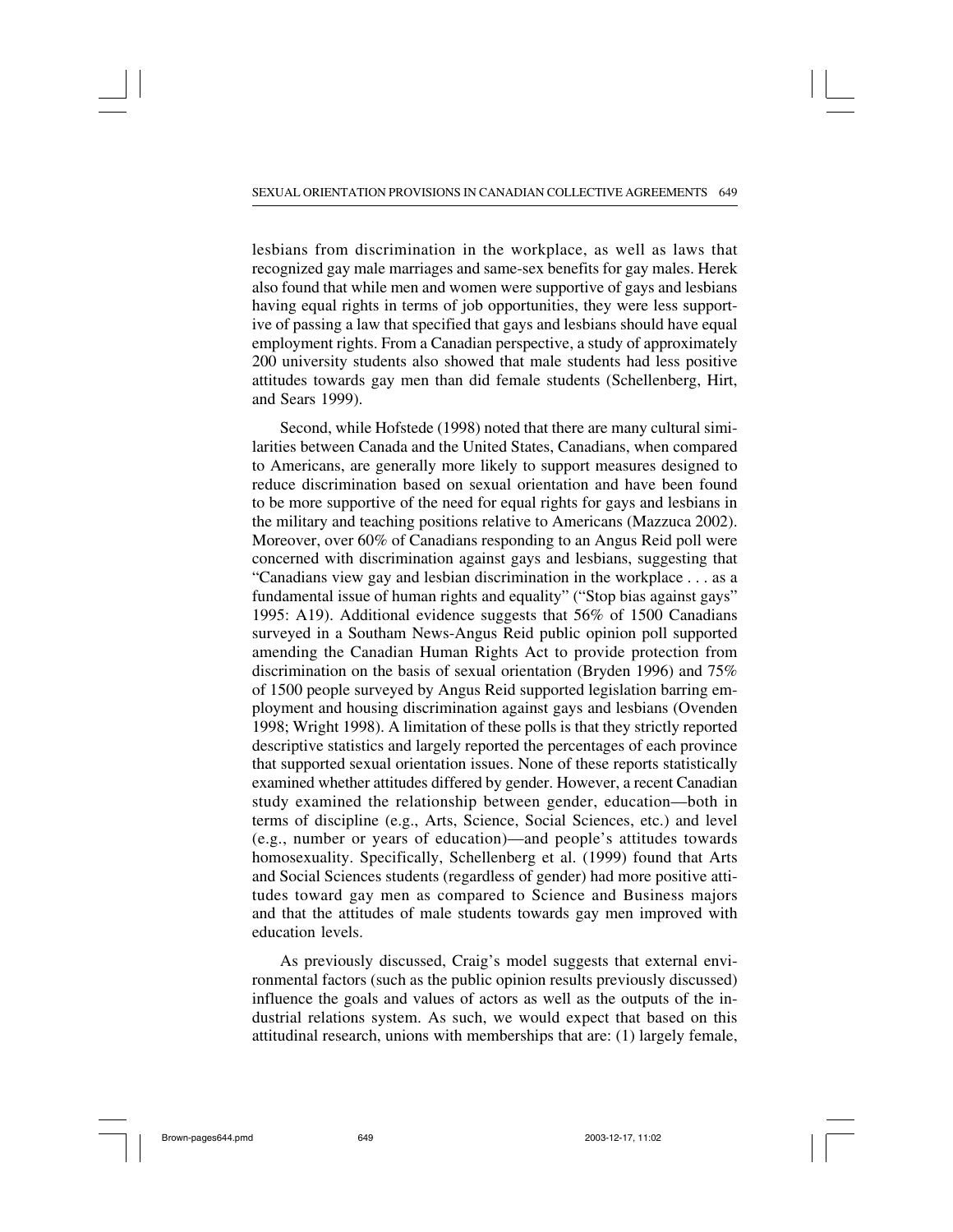(2) highly educated, and (3) comprised of people from the social sciences and arts disciplines would have more favourable attitudes towards issues associated with sexual orientation. An industry known for being female dominated, highly educated, and largely comprised of people who studied in the social sciences and arts disciplines is the public sector (Ponak and Thompson 2001). As such, it is not surprising that Hunt (1997) and Brown (1998) found that this sector was more active than the private sector in issues concerning sexual orientation.

Based on the past research of Brown (1998) and Hunt (1997), and the preceding literature concerning public attitudes, I set out to test the following hypotheses:

- **Hypothesis 1:** Relative to collective agreements in the private sector, public sector collective agreements are more likely to have antidiscrimination clauses that include sexual orientation and samesex benefits provisions.
- **Hypothesis 2:** Larger bargaining units are more likely to have antidiscrimination clauses which include sexual orientation and samesex benefits relative to smaller bargaining units.
- **Hypothesis 3:** As compared to collective agreements not containing equality clauses, collective agreements containing equality clauses (e.g., employment equity, sexual harassment, equal pay and disability) are more likely to have anti-discrimination clauses that include sexual orientation and same-sex benefits.
- **Hypothesis 4:** Collective agreements that have anti-discrimination language that provides protection based on sexual orientation are more likely to have same-sex benefits language than those that do not.

#### *METHOD*

#### *Sample*

The sample consisted of 248 collective agreements from the Human Resources Development Canada's (HRDC) collective agreement library. In September of 1999, when this sample was drawn, there were approximately 1076 collective agreements in the HRDC's collective agreement library. These 1076 agreements only included provincial agreements with over 200 employees and federal agreements of over 500 employees. The total number of employees in the sample of 248 collective agreements was 493,812. The agreements in the sample had expiration dates ranging from 1993 to 2004 with the mode expiration date being 1998. The library codes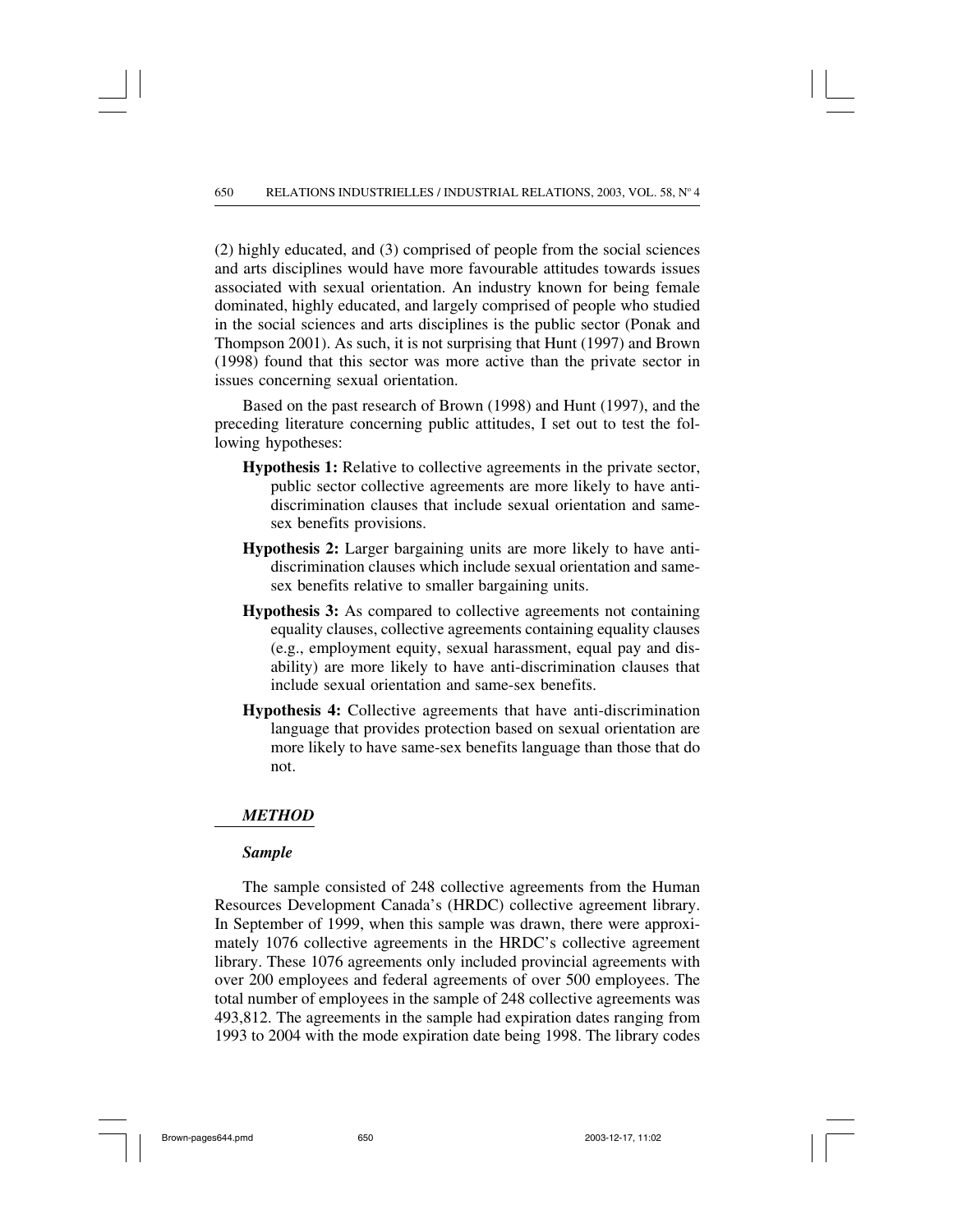all collective agreements in a database. The initial sample was drawn by an electronic search conducted by the HRDC library staff. They selected all agreements in the sample that HRDC had coded as having some language concerning prohibited grounds of discrimination. This decision was made because I wished to examine the specific language concerning discrimination, as my primary intent was to examine the extent to which sexual orientation was included as a prohibited grounds of discrimination in these agreements.

The decision to focus on collective agreement language was based on the view that these agreements remain "at the center of the Canadian industrial relations system" (Giles and Starkman 1995: 368) as they provide a framework that guides the day-to-day relationships of the parties and, therefore, the rights of employees. In terms of my decision to look at discrimination provisions in collective agreements, this decisions was guided by the view that unions seek to include these clauses as they have the advantages of educating members and allowing these issues to be enforceable via the grievance procedure (Giles and Starkman 1995).

#### *Procedure*

The procedure included three key steps. First, once the sample had been drawn, a research assistant, who had been previously employed in the HRDC library, took the list of agreements identified by the HRDC search and manually searched each collective agreement. She photocopied all language in the agreement that related to discrimination and prohibited forms of discrimination.

Second, a second research assistant and the researcher reviewed the language provided by the first research assistant. They independently assessed the extent to which the collective agreement language prohibited discrimination on the basis of sexual orientation. Specifically, they independently coded the discrimination variable as follows:  $0 =$  no provision concerning sexual orientation,  $1 =$  clause refers to human rights code which includes sexual orientation protection, and  $2$  = sexual orientation explicitly stated. Collective agreements that used the terms sexual preference, gay and/or lesbian, were also coded in this final category.

Third, as the secondary purpose of this study was to examine the extent to which the collective agreements in the sample contained same-sex benefits language, the HRDC staff also conducted an electronic search for same-sex benefits provisions. Only five agreements were found in the sample that contained such benefits. The exact contract language was then provided to the researcher by the HRDC staff.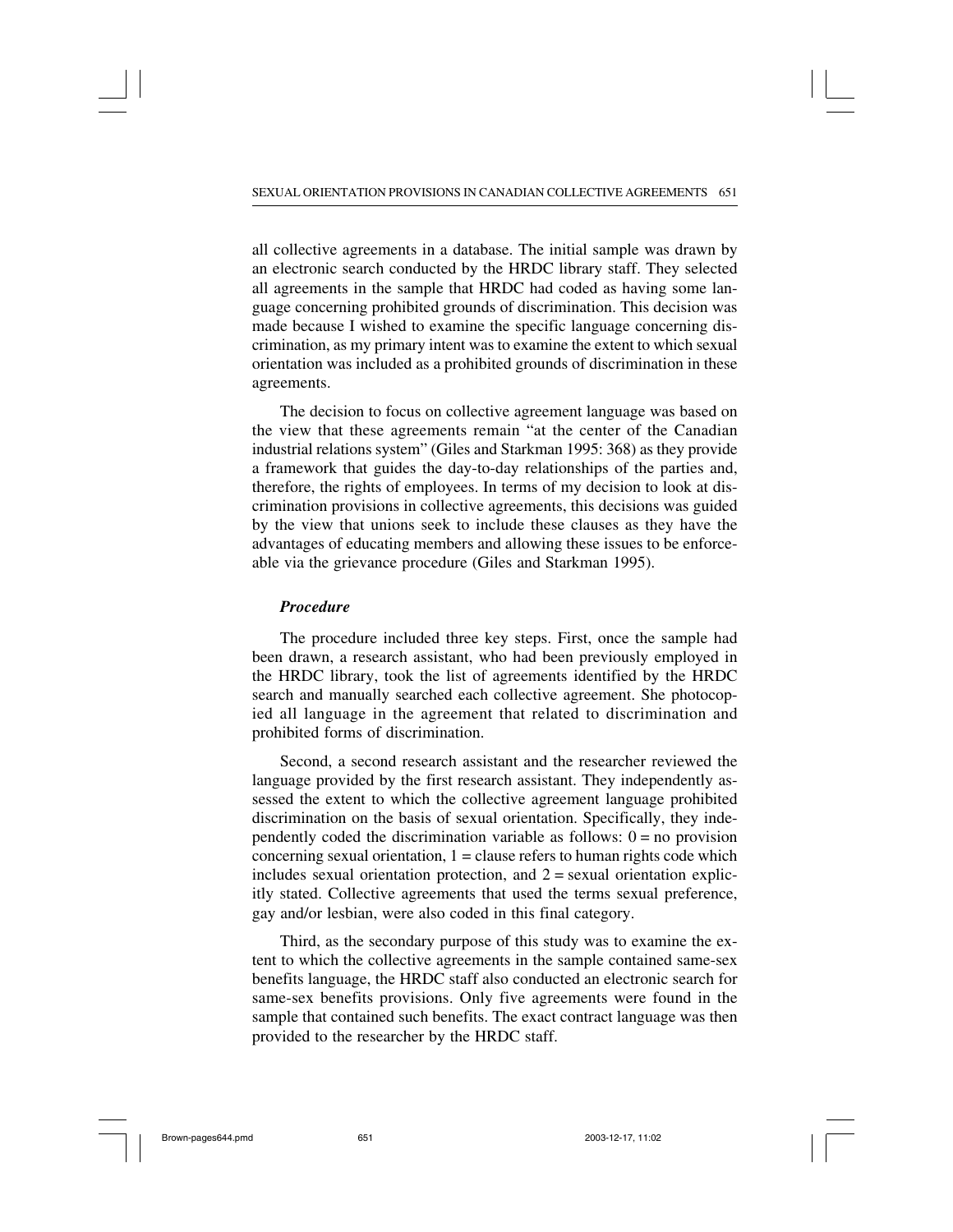#### *Variables*

The key independent variables in this study included public sector, bargaining unit size, and presence of equality issues clauses in collective agreements.

*Public Sector*. This was a dichotomous variable coded as private sec $tor = 0$  and public sector  $= 1$ . Consistent with the definition of Ponak and Thompson (2001), public sector was deemed to include three levels of government (local, provincial, federal), health and welfare, as well as education. In the present sample, 152 (61.3%) of the collective agreements were in the public sector.

*Size.* The size of the bargaining unit ranged from 200 to 40,000. The average bargaining unit was  $1992$  (sd = 3767). The variable was collapsed into *equal* thirds of small (below 600 employees), medium (600–1100 employees) and large (over 1101 employees).

*Equality Issues.* As previously stated, sexual orientation issues are often championed by unions concerned with equality issues (e.g., employment equity and women's committees). The collective agreement library database captured whether or not collective agreements contained language concerning disabilities (an area covered by human rights and employment equity legislation), employment equity, and two factors that could be seen as women's issues (namely, sexual harassment and equal pay). In the data set, each of these variables was coded dichotomously where  $1 =$  provision present and  $0 =$  provision not present. Overall, 112 (45.2%) had language concerning disabilities, 45 (18.1%) had language concerning employment equity, 98 (39.5%) had language concerning sexual harassment, and 36 (14.5%) had language concerning equal pay. A multicolinearity check was conducted using Pearson correlations between these variables. None of the correlations exceeded .30; hence, there was no evidence of multicolinearity.

The key dependent variables in this study were anti-discrimination clauses that included sexual orientation and same-sex benefits.

*Anti-discrimination Clauses.* As previously discussed, a research assistant and the researcher independently read and coded the discrimination clauses. They coded the clauses as follows:  $0 =$  no provision concerning sexual orientation,  $1 =$  clause refers to human rights code which includes sexual orientation protection, and 2 = sexual orientation explicitly stated. There was 100% agreement between the research assistant and the researcher regarding the coding of the discrimination language. Sample antidiscrimination clauses are located in Table 1. The frequencies of these levels were 119 (48.0%), 34 (13.7%), and 95 (38.3%), respectively.

As previously stated, American research (Herek 2002) found that while men and women were supportive of gays and lesbians having equal rights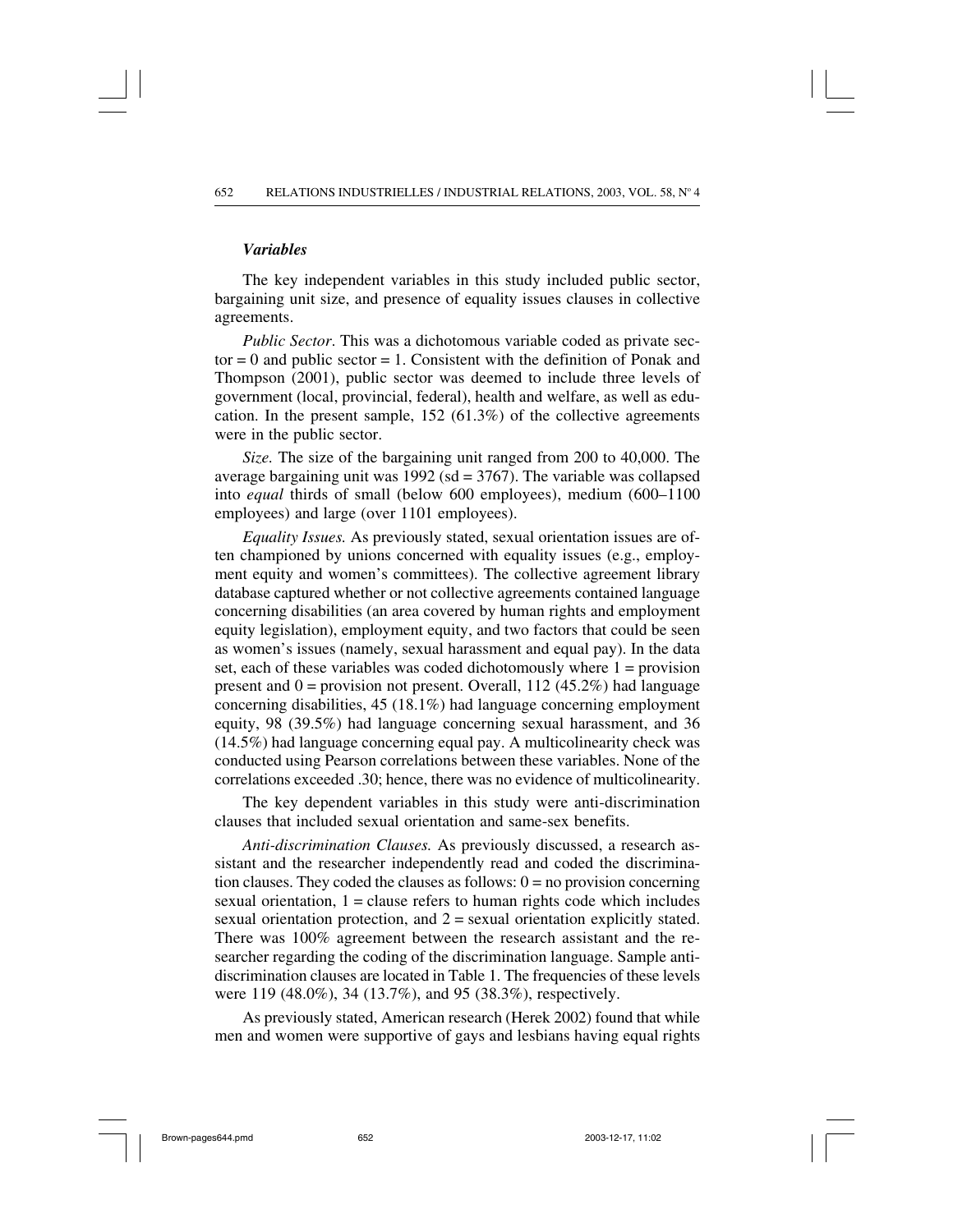| Anti-discrimination Variable                | Sample Collective Agreement Clause                                                                                                                                                                                                                                                                                                              |
|---------------------------------------------|-------------------------------------------------------------------------------------------------------------------------------------------------------------------------------------------------------------------------------------------------------------------------------------------------------------------------------------------------|
| $0 = No$ Coverage for Sexual<br>Orientation | No clause or "There shall be no discrimina-<br>tion against any bargaining unit employees<br>on account of race, colour, creed, sex, age or<br>national origin." (Case 0122806, p. 14)                                                                                                                                                          |
| $1 =$ Human Rights Coverage                 | "The employer, with respect to employment<br>or any term or condition of employment,<br>discipline or discharge, agrees that it will not<br>discriminate against a person as provided<br>under the Human Rights Code (Ontario) or<br>by reason of his/her membership or activity<br>in the Union." (Case 0409607, p. 46, emphasis<br>added)     |
| $2 =$ Sexual Orientation Specified          | "There shall be no discrimination practices"<br>by reason of race, ancestry, place of origin,<br>colour, ethic origin, citizenship, creed, sex,<br>sexual orientation, age, marital status, family<br>status, or handicap, as defined in section<br>10(01) of the Ontario Human Rights Code<br>(OHRC)." (Case 0671207, p. 1, emphasis<br>added) |

TABLE 1 **Sample Clauses**

in terms of job opportunities, they were less supportive of passing a law that specified that gays and lesbians should have equal employment rights. As such, the researcher decided to examine two different dependent variables. The first (coverage) was coded as 1 if sexual orientation was included by virtue of making reference to the law or specific contract language and was coded as 0 if there was no protection based on sexual orientation. This variable was similar to Herek's (2002) 'general version' variable that assessed whether respondents felt that gays and lesbians should have equal rights in the workplace. The resulting frequencies were 129 (52.0%) and 119 (48.0%), respectively.

The second dichotomous dependent variable (specific coverage) was coded as 1 if sexual orientation was specifically identified in the nondiscrimination clause of the collective agreement; otherwise, it was coded as 0. This variable was similar to Herek's (2002) 'law version' variable that assessed whether respondents believed that a law should be passed that specified that gays and lesbians should have employment protection. As previously identified, 95 (38.3%) of the collective agreements in the sample specifically covered sexual orientation.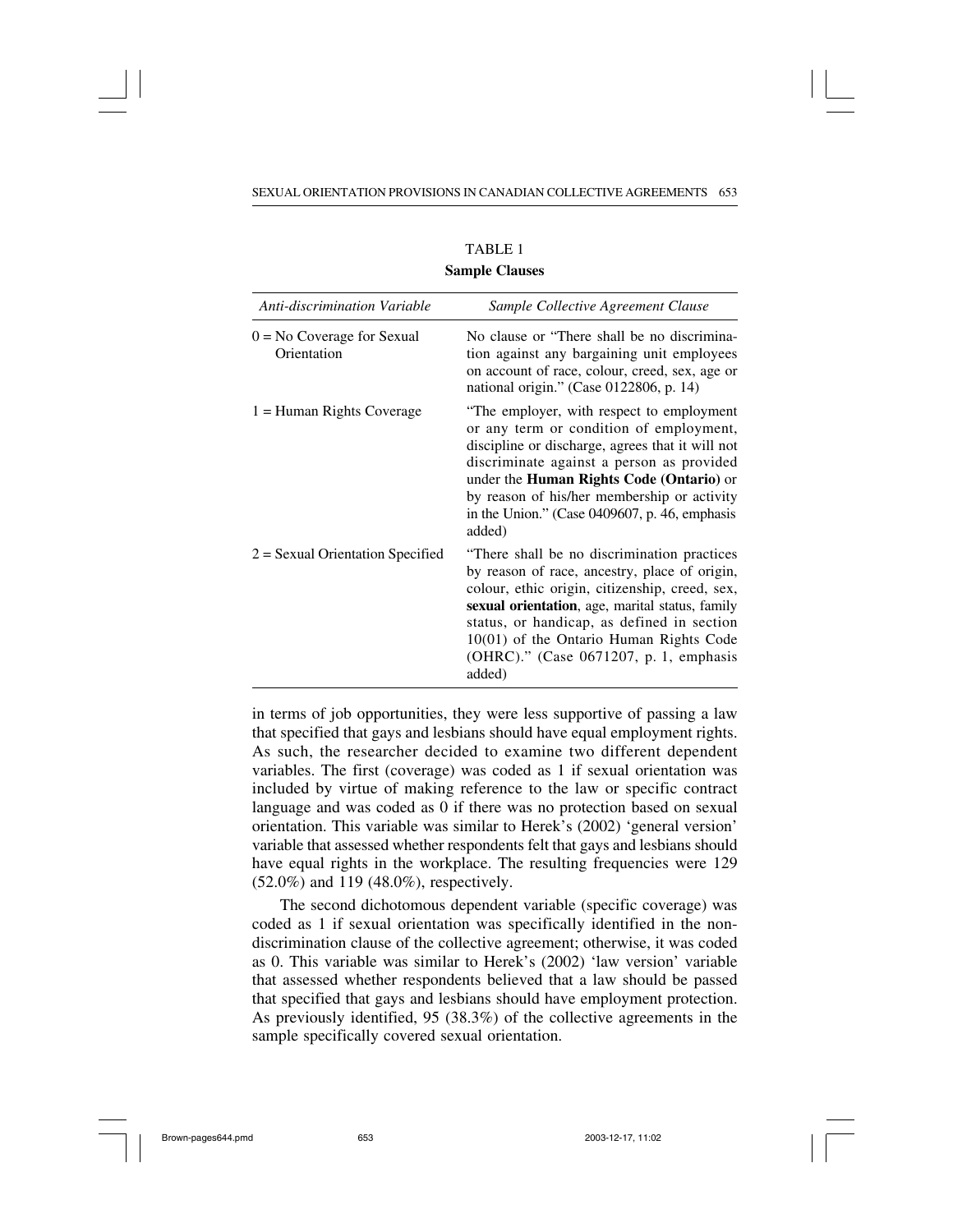*Same-sex Benefits.* In this sample, HRDC's database reflected whether agreements provided gay and lesbian partners with same-sex benefits. In the present case, all same-sex benefits clauses present did so through an extension of the spousal definition. For example, "the definition of spouse and dependent amended to include *same sex partner* and dependents of *same sex partners*" (Memorandum of Agreement, Case: 066805E, italics added for emphasis). As such, this variable was a dichotomous variable where  $0 =$  no provision for same-sex partners and  $1 =$  same-sex partners included in spousal definition. In the present sample, only 5 (2.0%) of the agreements provided some level of same-sex benefits through such clauses. Sample same-sex benefits to which these same-sex partners were entitled included bereavement leave and healthcare benefits. Of these five agreements, 80% were Ontario agreements, 80% specifically reference sexual orientation in their discrimination language, and all had settlements dates between 1997–1998.

#### *RESULTS*

*Crosstabs.* Consistent with Herek (2002), an initial investigation and examination of the hypothesized relationships was carried out using crosstabs. This initial investigation permitted the researcher to see whether there was any evidence of the hypothesized relationships before a full logistic regression was carried out. Table 2 includes a summary of the results. Note that given the very small number of collective agreements with same-sex benefits, crosstabs were not conducted. This is consistent with the recommendations of Weinberg and Abramowitz (2002).

| Independent              | Coverage                      | <i>Specific Coverage</i>           |  |  |
|--------------------------|-------------------------------|------------------------------------|--|--|
| Variable                 | (Discrimination Clause        | (Discrimination Clause             |  |  |
|                          | has Sexual                    | Specifically                       |  |  |
|                          | <i>Orientation Coverage</i> ) | <b>States Sexual Orientation</b> ) |  |  |
| Public Sector            | $3.40*$                       | $4.87**$                           |  |  |
| <b>Size</b>              | 2.21                          | $911***$                           |  |  |
| Disability               | $4.45**$                      | 1.05                               |  |  |
| <b>Employment Equity</b> | $17.25***$                    | $21.76***$                         |  |  |
| Sexual Harassment        | $11.47***$                    | $14.93***$                         |  |  |
| Equal Pay                | .39                           | .01                                |  |  |

#### TABLE 2

#### **Crosstabs Results (Pearson Chi-Square)**

*Notes:*

\*\*\* = significant at  $p < .01$ ; \*\* = significant at  $p < .05$ ; \* = significant at  $p < .10$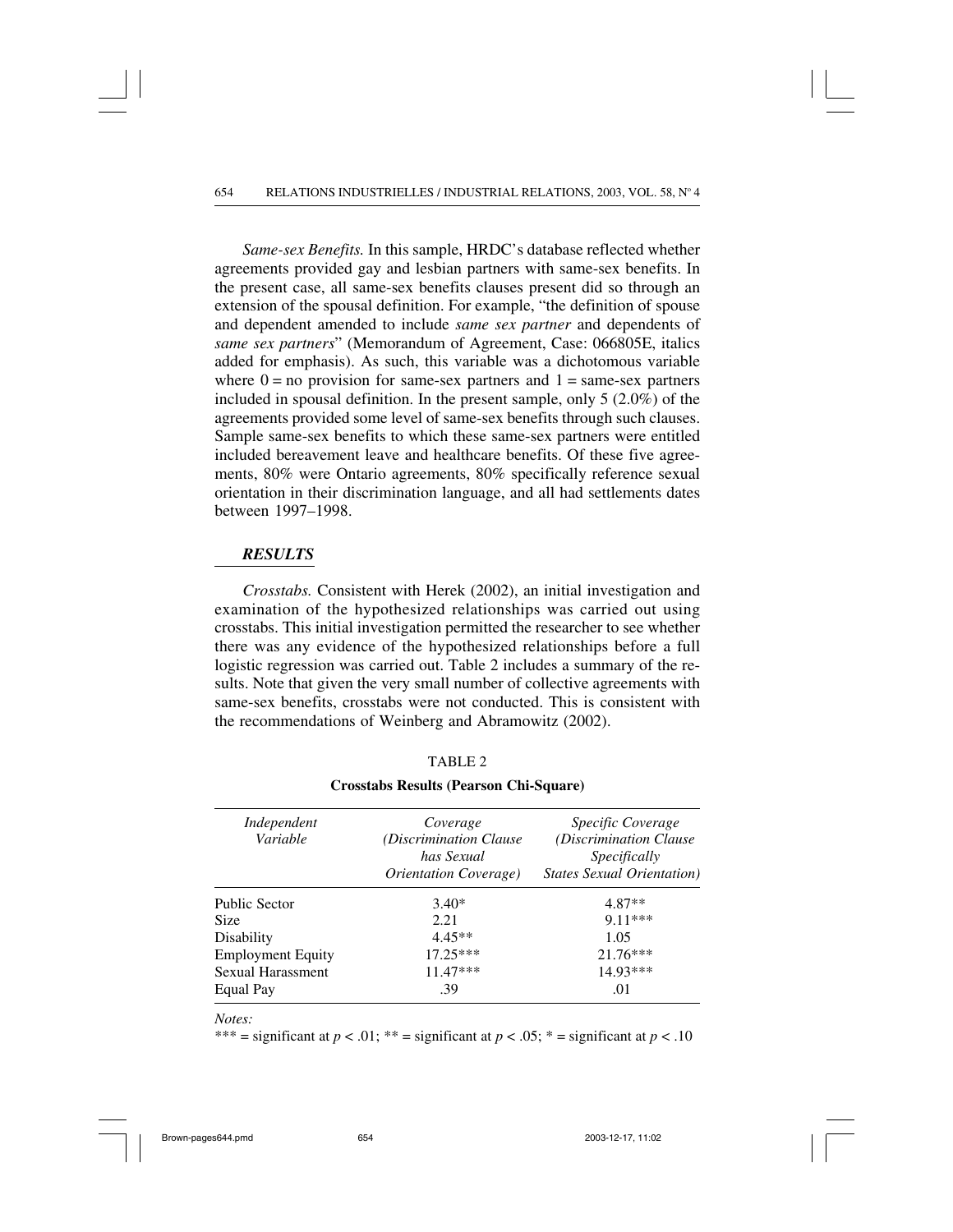Hypothesis 1 stated that public sector unions would be more likely than private sector unions to have anti-discrimination language and samesex benefits in their collective agreements. Crosstabs revealed a relationship between public sector unions and sexual orientation coverage  $(χ<sup>2</sup> = 3.40, p < .07)$  and specific coverage  $(χ<sup>2</sup> = 4.87, p < .05)$ .

Hypothesis 2 stated that larger bargaining units would be more likely to have anti-discrimination language which included sexual orientation as well as same-sex benefits as compared to smaller bargaining units. Crosstabs did not find a relationship between larger bargaining units and sexual orientation coverage ( $\chi^2$  = 2.21, *p* > .05). However, there was a relationship between larger bargaining units and specific coverage  $(\chi^2 = 9.11, p < .01)$ .

Hypothesis 3 predicted that collective agreements containing clauses concerning equality issues would be more likely to have sexual orientation language and same-sex benefits as compared to agreements that did not contain these clauses. Crosstabs revealed that coverage of sexual orientation was negatively related to disability language ( $\chi^2$  = 4.45, *p* < .05) and positively related to employment equity ( $\chi^2$  = 17.25, *p* < .01) and sexual harassment ( $\chi^2$  = 11.47, *p* < .01) clauses. Specific inclusion of sexual orientation language was positively related to agreements that included employment equity ( $\chi^2$  = 21.76,  $p$  < .01) and sexual harassment clauses  $(\chi^2 = 14.93, p < .01)$ . However, no relationships were found between equal pay and sexual orientation coverage or specific coverage ( $\chi^2$  = .39, *p* > .05;  $\chi^2 = 01$ ,  $p > .05$ ).

Hypothesis 4 stated that collective agreements with anti-discrimination language that provides protection based on sexual orientation are more likely to have same-sex benefits language than those that do not. Given the small number of collective agreement with same-sex benefits, this could not be tested.

*Binary Logistic Regression.* The results of the preceding crosstabs suggest that collective agreements were more likely to have antidiscrimination language concerning sexual orientation if these agreements were in the public sector, were large bargaining units, and had specific clauses concerning equality issues (e.g., employment equity and sexual harassment language). As such, binary regression was conducted to examine the extent to which each variable increased the likelihood of antidiscrimination language pertaining to sexual orientation. Again, consistent with Herek (2002), two dependent variables were used, one for sexual orientation coverage and a second for specific coverage of sexual orientation. The results of these regressions are presented in Tables 3 and 4, respectively.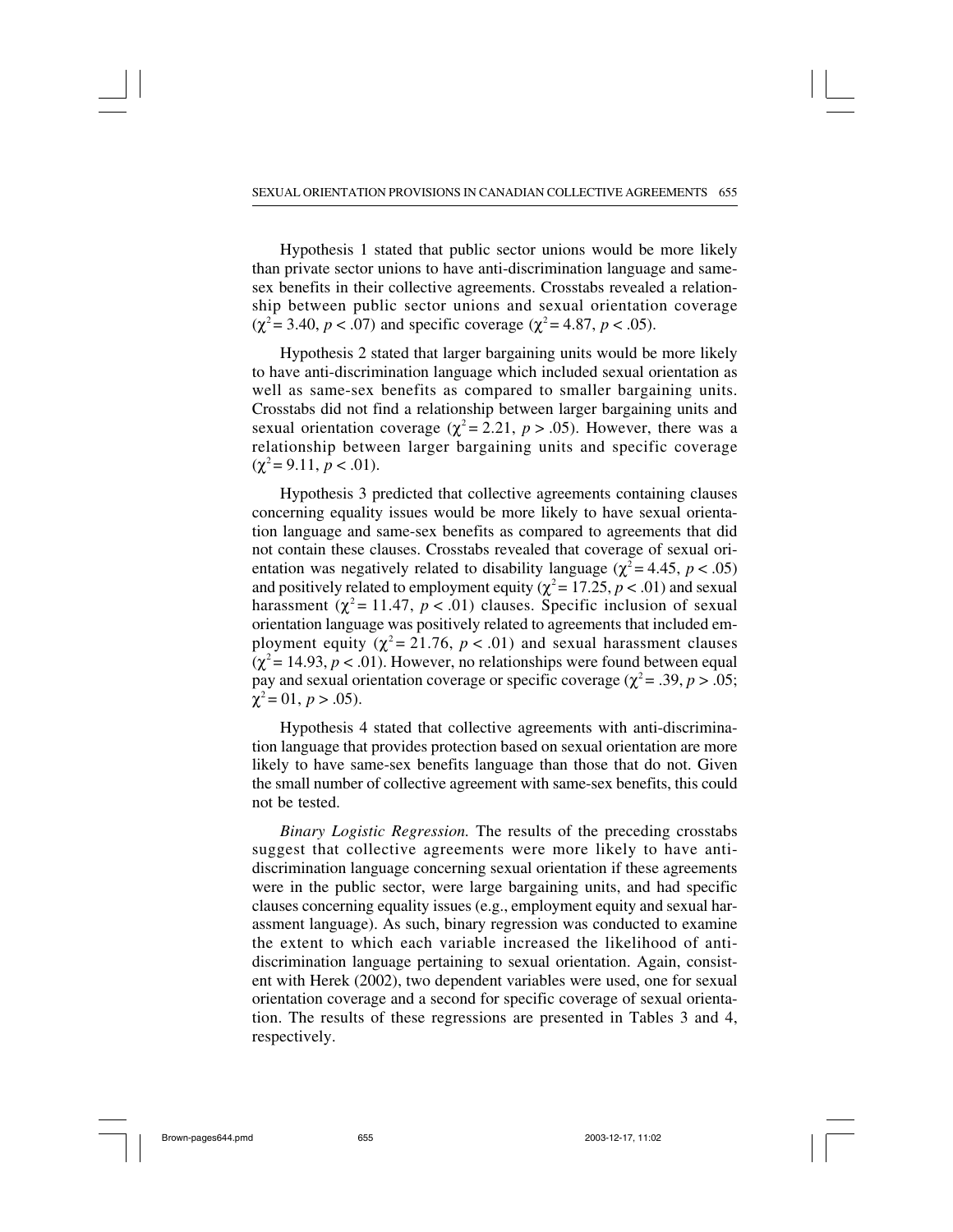| ۸BΙ. |  |
|------|--|
|------|--|

**Binary Logistic Regression Results for Sexual Orientation Coverage**

| Variable                 | B      | S.E. | Wald       | Exp(B) |
|--------------------------|--------|------|------------|--------|
| <b>Public Sector</b>     | .43    | .31  | 1.92       | 1.54   |
| Large Bargaining Unit    | .23    | .34  | .46        | 1.26   |
| Medium Bargaining Unit   | $-.02$ | .33  | .00        | .98    |
| Disability               | $-.53$ | .29  | $3.37*$    | .59    |
| <b>Employment Equity</b> | 1.37   | .42  | $10.65***$ | 3.91   |
| Sexual Harassment        | .68    | .29  | 5.83**     | 1.99   |
| Equal Pay                | $-51$  | .40  | 1.62       | .60    |
| Constant                 | $-.31$ | .31  | 1.02       | .73    |
|                          |        |      |            |        |

Model Chi-square =  $32.84***$ ;  $-2$  Log Likelihood =  $310.55$ 

*Notes:*

\*\*\* = significant at  $p < .01$ ; \*\* = significant at  $p < .05$ ; \* = significant at  $p < .10$ 

#### TABLE 4

**Binary Logistic Regression Results for Sexual Orientation Specifically Mentioned**

| Variable                 | B       | S.E. | Wald       | Exp(B) |
|--------------------------|---------|------|------------|--------|
| <b>Public Sector</b>     | .73     | .32  | $5.15**$   | 2.08   |
| Large Bargaining Unit    | .43     | .35  | 1.61       | 1.55   |
| Medium Bargaining Unit   | $-.48$  | .36  | 1.81       | .62    |
| Disability               | $-.15$  | .31  | .25        | .86    |
| <b>Employment Equity</b> | 1.27    | .38  | $11.31***$ | 3.56   |
| Sexual Harassment        | .77     | .29  | $7.04***$  | 2.16   |
| Equal Pay                | $-.17$  | .42  | .17        | .84    |
| Constant                 | $-1.23$ | .33  | $13.73***$ | .29    |
|                          |         |      |            |        |

Model Chi-square =  $40.55***$ ;  $-2$  Log Likelihood = 289.56

*Notes:*

\*\*\* = significant at  $p < .01$ ; \*\* = significant at  $p < .05$ ; \* = significant at  $p < .10$ 

Consistent with the previous crosstabs analyses concerning disability, employment equity and sexual harassment, the results revealed that collective agreements with employment equity clauses and sexual harassment clauses were 3.91 ( $p < .01$ ) and 1.99 ( $p < .05$ ) times more likely to provide sexual orientation coverage while those that included disability were slightly less likely to provide such coverage  $(Exp(B) = .59; p < .10)$ . Thus, there was partial support for hypothesis 3.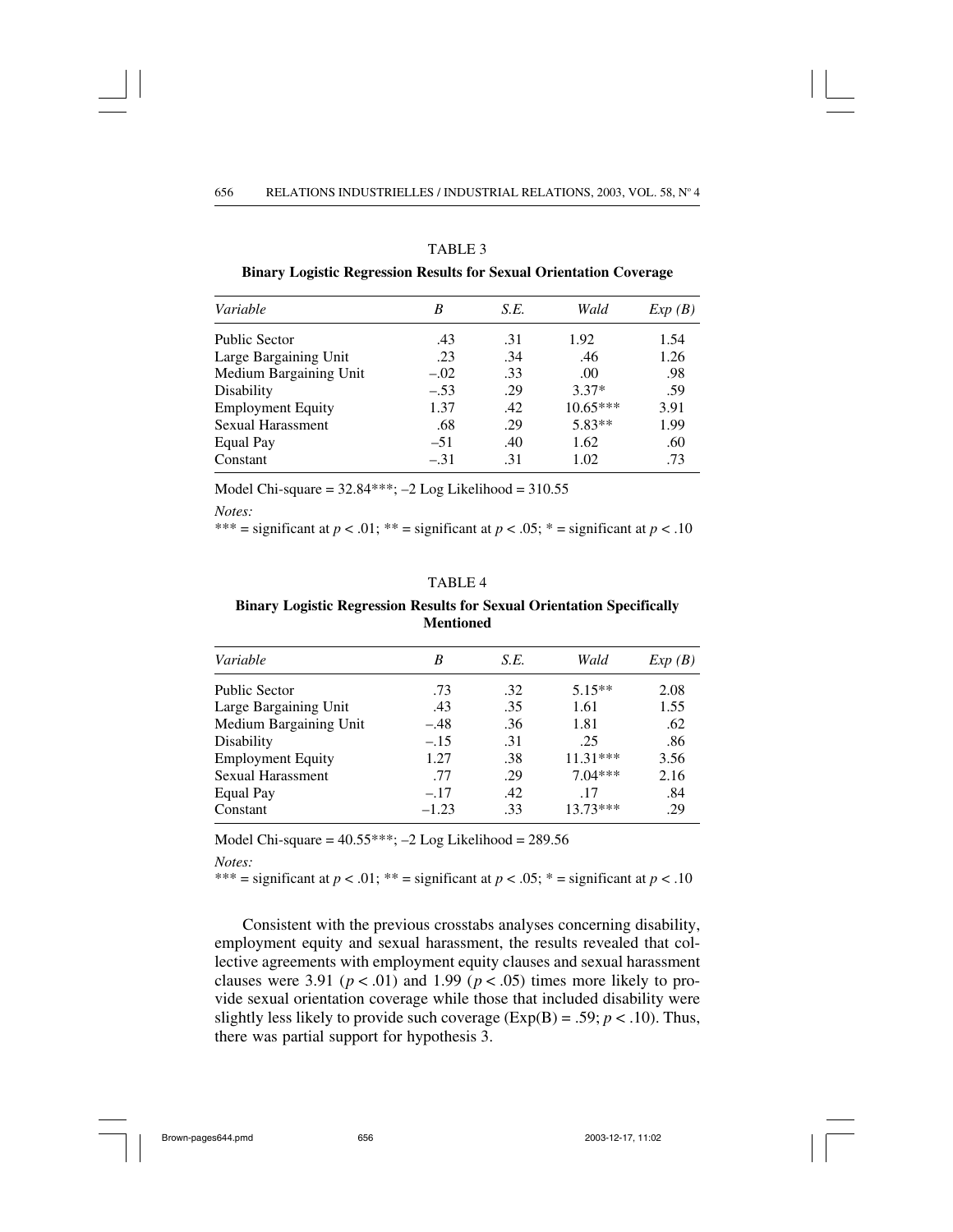Two potential explanations for these results are as follows. First, a potential explanation for the negative relationship between coverage and disability is industry. Many of the disability clauses (92.4%) were contained in private sector companies, which, as demonstrated in the preceding crosstabs analyses, were less likely than public sector companies to have sexual orientation language in their collective agreement. Moreover, 66.7% of collective agreements containing this language were found in the manufacturing, mining and construction industries where the language focused on the option to transfer to a new job if the employee was injured. This finding may simply reflect the fact that workplace accidents are more common in manufacturing, mining and construction operations as opposed to the office environments typically found in the public sector. For example, in 1998, the loss time injury rate was 5.82 per 100 employees in manufacturing versus 2.68 in government services (HRDC 2000). As such, these private sector, manufacturing, mining and construction unions may have negotiated specific language in their agreements given the higher rates of workplace accidents that would require accommodation (e.g., transfer to another role, adjusted hours of work, etc.).

Second, potential explanations for the positive relationships between "coverage" and employment equity and sexual harassment are public sector and gender. That is, the previously discussed crosstabs revealed that public sector agreements were more likely to include language concerning employment equity and sexual harassment relative to private sector agreements. Moreover, the public sector has historically employed more females relative to the private sector (Ponak and Thompson 2001) and females hold more favourable attitudes towards gay and lesbian issues relative to males (Herek 2002). In addition, the works of Brown (1998) and Hunt (1997) indicated a relationship between unions with a 'strong' female presence (such as women's committees) and the provisions of sexual orientation language.

When the dependent variable was "specific" coverage, the variables of public sector, employment equity, and sexual harassment were significant. Consistent with hypothesis 1, the results demonstrated that public sector bargaining units were 2.08 ( $p < .05$ ) times more likely to include specific coverage. Moreover, those agreements that had employment equity and sexual harassment clauses were 3.56 ( $p < .01$ ) and 2.16 ( $p < .01$ ) times, respectively, more likely to provide such specific coverage. However, size and disability were not significant variables in this analysis.

Again, given the small number of agreements providing same-sex benefits, binary logistic regressions were not conducted. This decision was made as there was limited variation in the dependent variable; thus, the assumptions of the technique would have been violated (SPSS 2001).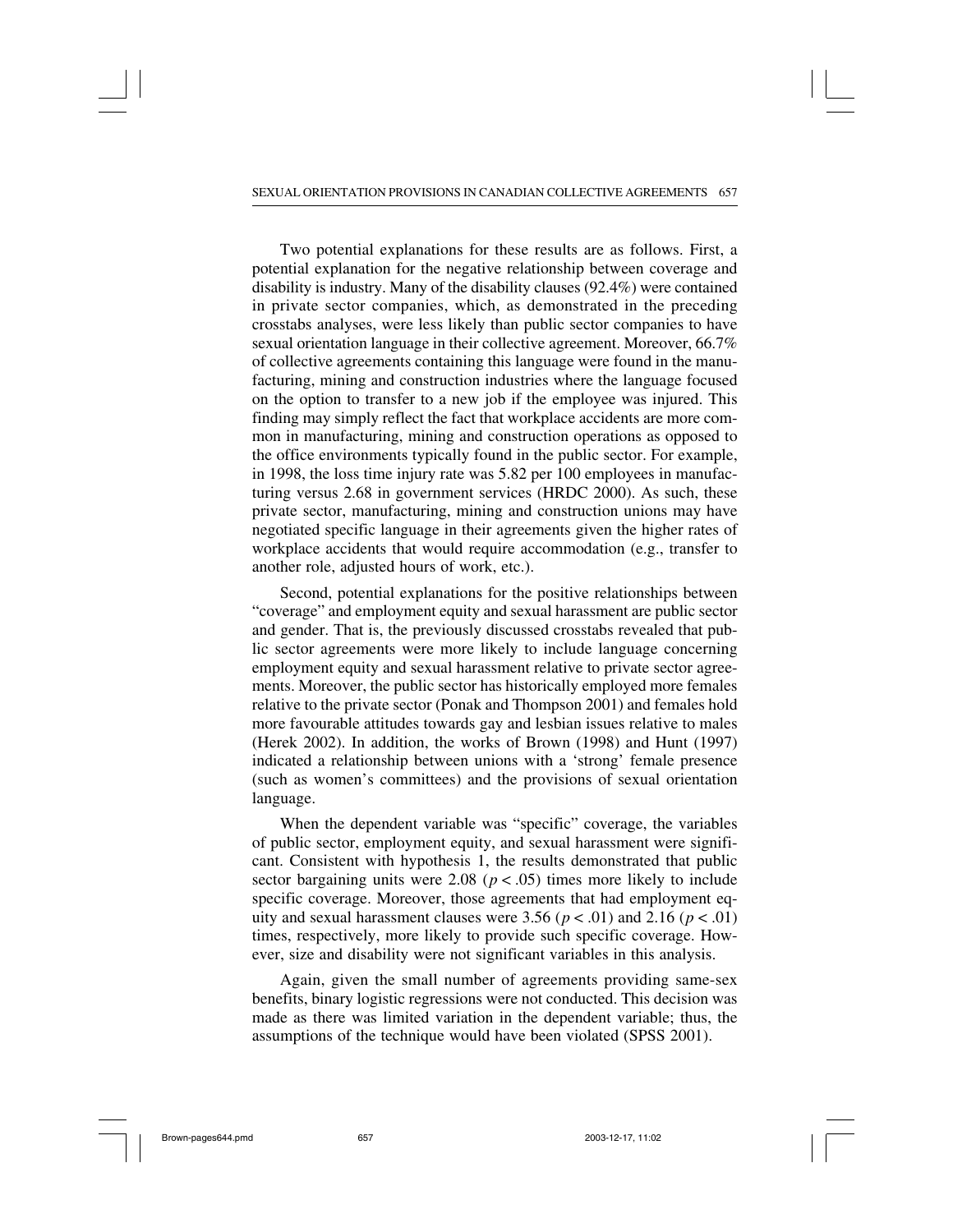#### *DISCUSSION*

The significance of this study is five-fold. First, this study fills a void in the current literature. As previously stated, past studies in this area have failed to include a substantive theoretical grounding, have not incorporated literature from other disciplines and have not empirically tested key relationships. As such, this is the first study, to the author's knowledge, that empirically examines the activities of unions in the area of gay and lesbian rights. Specifically, the study examined whether collective agreements included sexual orientation in anti-discrimination language and/or provided same-sex benefits. Moreover, the present study integrates research from other disciplines (e.g., psychology, sociology) and uses a substantive theoretical basis to do so (e.g., Craig's IR system).

Second, given the increased attention concerning gay and lesbian workplace issues as seen on sitcoms such as *Will & Grace* and the current debate in Canada concerning same-sex marriages (Abbate and Lunman 2002), we can expect that the workplace issues of gays and lesbians will become more important in the near term. As such, this research provides an initial foray into an area that will become increasingly important as organizations become more diverse and inclusive.

Third, the present study builds on the past case studies of Hunt (1997) and Brown (1998). In particular, the analyses supported many of the propositions set forth by these authors. Specifically, larger bargaining units that are based in the public sector, and have negotiated equality provisions, are more likely to have sexual orientation included, either by reference to law or by specific mention, in their anti-discrimination language than are private sector units without equality provisions. Moreover, in support of Brown's (1998) proposition that many unions first provide language prohibiting discrimination based on sexual orientation before moving to same-sex benefits, the data revealed that 52% of collective agreements provided such protection as compared to 2% which provided same-sex benefits.

Fourth, the results of these analyses highlight the importance of a union negotiating equality provisions. The results, particularly the binary regression analyses, demonstrated the importance of these provisions in predicting the likelihood of anti-discrimination language in collective agreements. This finding is important for a number of reasons. First, both Hunt (1997) and Brown (1998) discussed the importance of women's caucuses and/or equity committees in putting forward and championing issues concerning gays and lesbians (e.g., non-discrimination clauses, same-sex benefits, awareness training, etc). The results of the present analyses support this argument. Specifically, the results demonstrated that the presence of employment equity and sexual harassment clauses were significant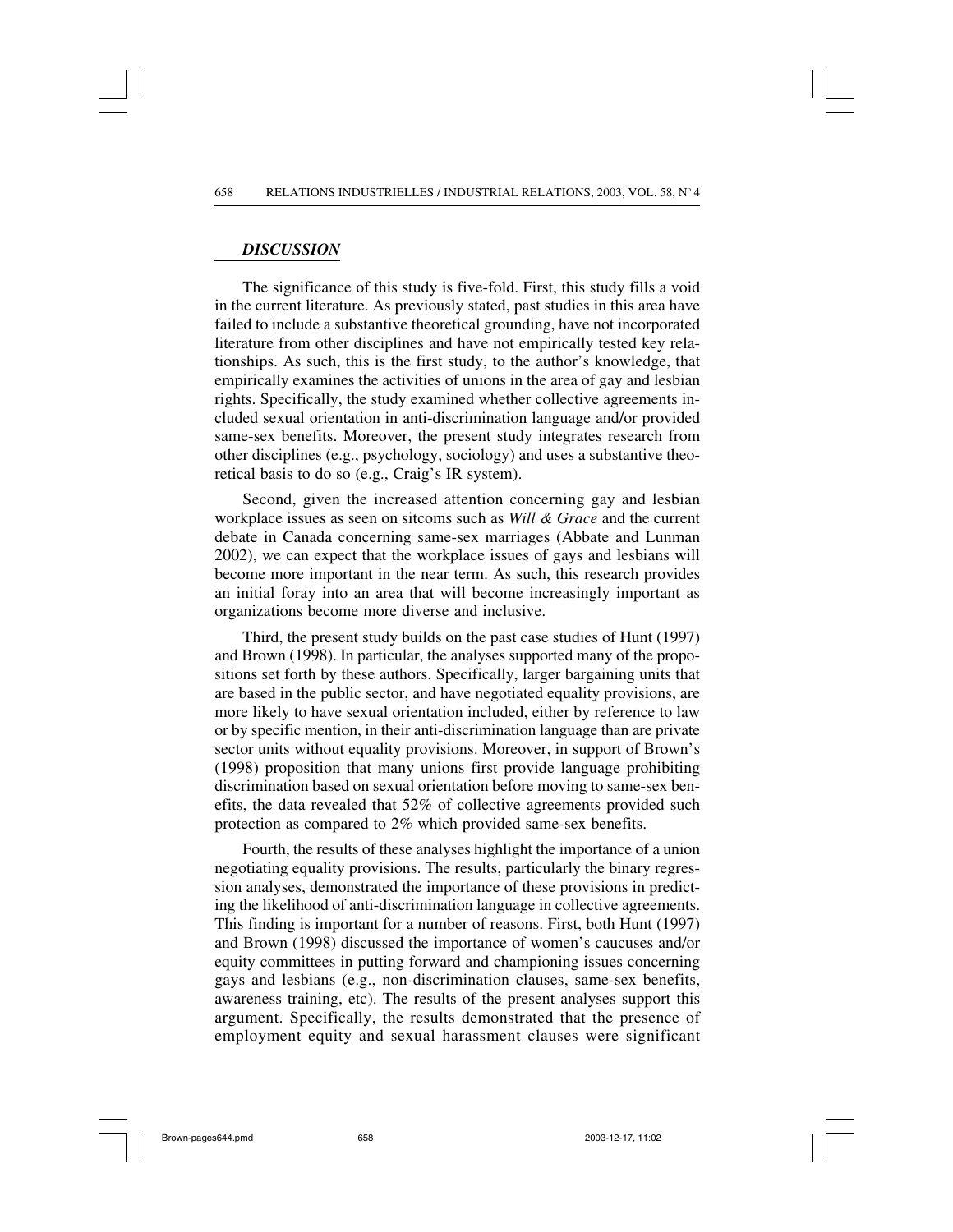predictors of anti-discrimination language, both in terms of coverage and specific coverage. Second, for labour leaders seeking to make inroads in the sexual orientation arena, the present analyses suggest that bargaining units with collective agreement clauses pertaining to equality issues (such as employment equity and sexual harassment) would be a natural choice. Alternatively, labour leaders may seek to take several rounds of bargaining to implement sexual orientation clauses. In earlier rounds of bargaining, union leaders could ensure that supporting equality issues (e.g., employment equity, sexual harassment) are covered in the collective agreement, and then in subsequent rounds start to focus on sexual orientation directly.

Fifth, this paper supports Kervin's (1992) argument that both qualitative and quantitative research is needed in social sciences. More specifically, the paper shows how the quantitative analyses conducted in the present study were able to test many of the key relationships found in past qualitative works (e.g., Hunt 1997; Brown 1998).

However, the hypotheses related to same-sex benefits could not be tested given the very small number of agreements that provided such benefits. With a larger database, and more variation in this variable, these relationships can be tested in the future. The recent trend to recognize same-sex marriage indicates that Canadians' views towards sexual orientation are becoming more positive. Perhaps as Canadians' views on the issues of sexual orientation continue to become more positive, same-sex clauses will become more common in collective agreements. As such, it would seem appropriate to re-examine these relationships in a few years as the HRDC data set should have incremental variation in this key variable at that time.

There were two unanticipated findings in this study. First, the presence of disability clauses was *negatively* related to sexual orientation coverage. Second, bargaining unit size, which was significant in the crosstabs analyses, was not significant in either of the binary logistic regressions. As previously discussed, a potential explanation of the disability finding is that many of these disability clauses pertained to workplace injuries and transfer options that are more common in private sector, manufacturing, mining and construction collective agreements. Given the significant effect of the public sector on sexual orientation clauses, this may be a confound in the analysis. Similarly, the null finding concerning bargaining unit size may be a factor of the data set as all bargaining units were relatively large (e.g., the smallest was 200 and the mean was 1992). Moreover, there may be a confound as most public sector unions are large. Hence, in the crosstabs analysis, the variable concerning large bargaining units may have been picking up some of the variation that was actually caused by the public sector.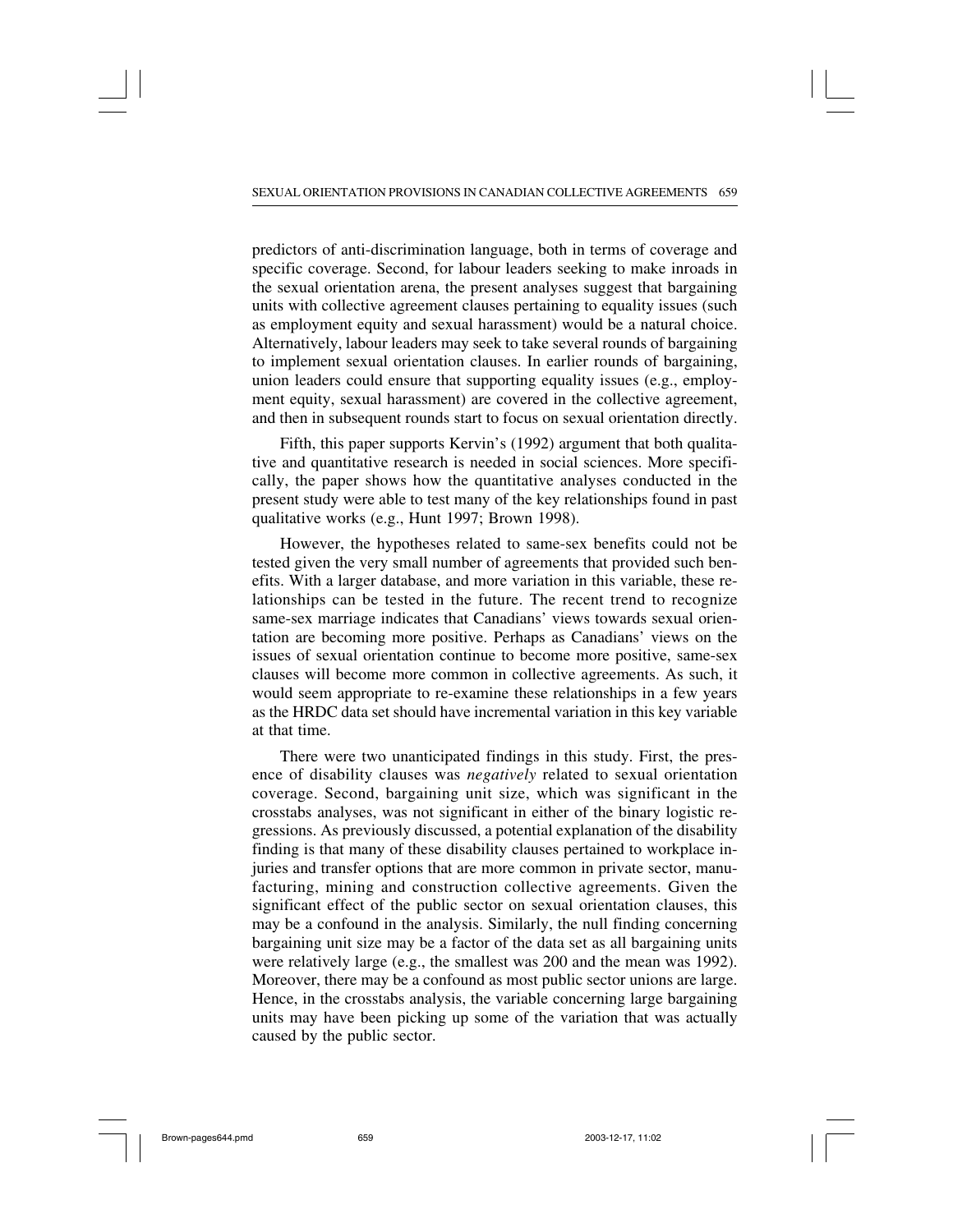There are five limitations to this work. First is the generalizability of these findings, especially those related to same-sex benefits. The small number of agreements in this sample with such benefits presents a limitation in this study. As such, the hypotheses related to same-sex benefits need to be reexamined using a different data set. In addition, as previously stated, the primary purpose of this study was to examine non-discrimination clauses in collective agreements to assess the extent to which they provided protection based on sexual orientation. As such, the study used a sample limited to collective agreements containing some language concerning freedom from discrimination, whether based on union involvement or human rights issues. Now that this study presents evidence concerning the relationships between several key variables (e.g., public sector, bargaining unit size, equality provisions) and sexual orientation collective agreement provisions, research should next examine whether these relationships hold true, or increase in significance, using a sample of collective agreements that includes agreements with no freedom from discrimination language.

A second potential limitation of this study is that the presence of antidiscrimination and/or same-sex benefits provisions may have been underrepresented versus the 'true' availability of these provisions. For example, an employer and union may agree to include sexual orientation in nondiscrimination language and/or provide same-sex benefits, even if it is not specifically mentioned in the collective agreement. Alternatively, the parties may agree to provide the provisions for sexual orientation, but place them in human resource policies not contained in collective agreements.<sup>1</sup>

A third potential limitation of this study is that the HRDC electronic system was used to identify collective agreements with discrimination language or same-sex benefits language. As such, any errors in the database could impact these results. A manual research of all agreements in the database would have confirmed the accuracy of the coding, particularly as it related to same-sex benefits. Unfortunately, the geographic distance between the researcher and the library precluded this manual search. However, none of the agreements that the HRDC library coded as having discrimination language were found to have been incorrectly coded when the research assistant went to photocopy discrimination language (e.g., all agreements coded as having discrimination language were found to have such language). This would suggest that the system was accurate and that agreements were correctly coded.

A fourth potential limitation of this study is that multicolinearity existed. Specifically, the literature review suggests that unions with a high

<sup>1.</sup> The author thanks the anonymous reviewers for these suggestions.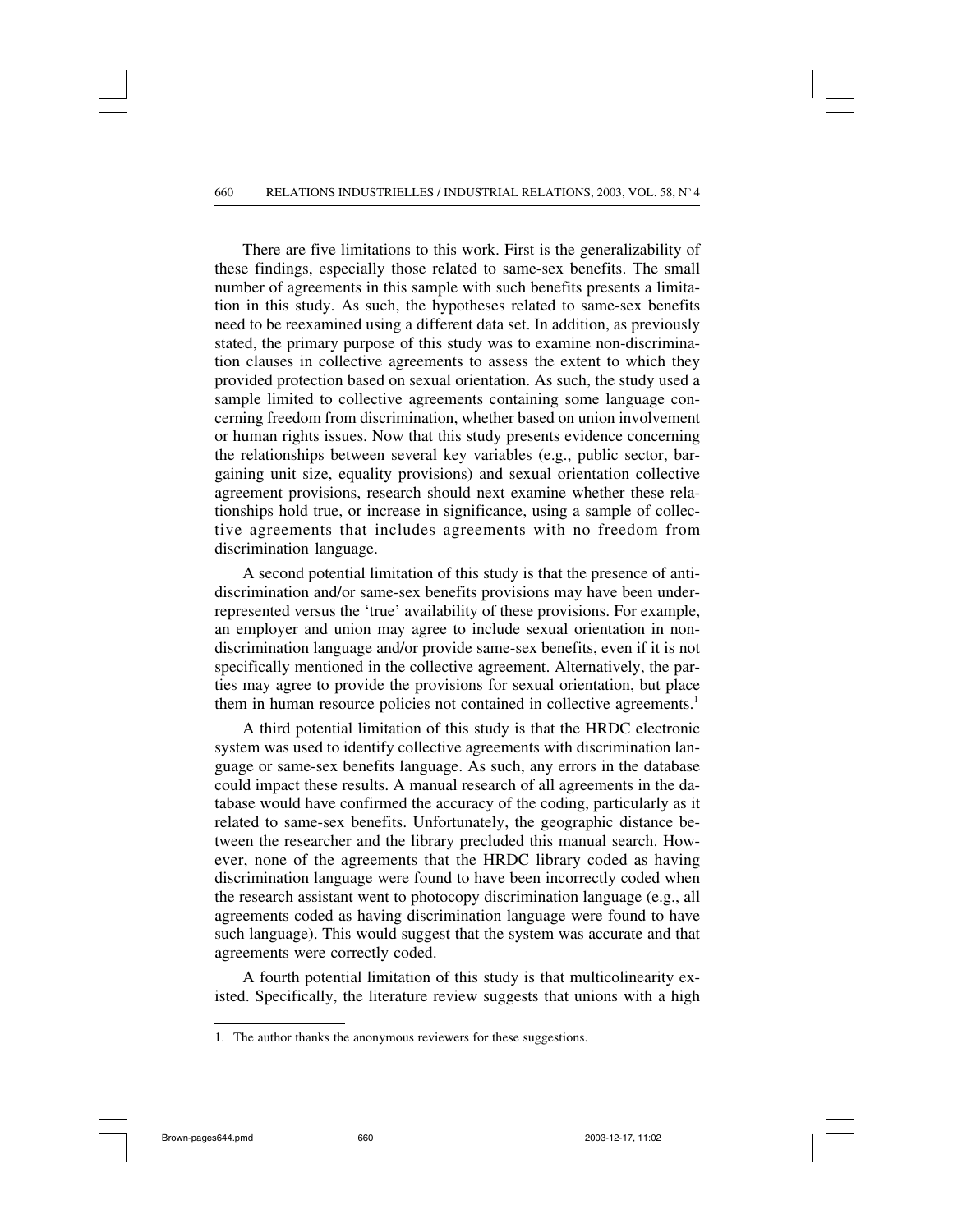percentage of females in the social sciences disciplines would be most supportive of sexual orientation issues. Unions that meet this description are largely located in the public sector. Unfortunately, I could not statistically check for this multicolinearity issue given that the HRDC library did not code agreements based on the percentage of bargaining unit members that were male/female or employed in a social science discipline. Hence, future quantitative research in this area may wish to use a survey that measures these two variables versus an analysis of collective agreement provisions.

A fifth limitation of this study is that I used an analysis of collective agreement provisions to examine the responses of labour to issues concerning sexual orientation. This decision was consistent with past research concerning labour's responses to issues regarding sexual orientation (Brown 1998; Hunt 1997). It was also consistent with the view that collective agreements are "a benchmark for union ability" to gain employee rights in the workplace; thus, they represent the tangible results of union membership (Giles and Starkman 1995: 368). However, these agreements do reflect negotiations between employers and unions. Thus, we cannot ignore the fact that employer willingness to agree to these provisions as well as internal inputs (e.g., power, values, and goals of the actors) would influence whether or not sexual orientation provisions were provided in the final collective agreement. This limitation also points out one of the weaknesses of quantitative research in that it does not permit a detailed examination of the context and of the events being examined (Kervin 1992). As such, a future qualitative study could be conducted that examines the role of both labour and management (as well as their relative internal inputs) in an effort to understand how sexual orientation clauses become included (or are not included) in collective agreements.

### ❚ **REFERENCES**

- ABBATE, Gay, and Kim LUNMAN. 2002. "Ruling Sanctions Same-sex Unions: Definition of Marriage Violates Charter, 'Inconsistent with Constitutional Values'." *The Globe and Mail,* July 13, A1.
- BROWN, Travor C. 1998. "Sexual Orientation and the Labour Movement: A Comparison of the Canadian and American Response to the Issues of Gays and Lesbians." *Canadian Industrial Relations Association 35th Annual Conference,* University of Ottawa, June 12–14.
- BRYDEN, Joan. 1996. "Poll Shows Support for Gay, Lesbian Rights: Canadians Indicated in a Survey that the Majority of them want Homosexuality Protected from Discrimination." *The Vancouver Sun,* April 27, A1.
- CRAIG, Alton W. J. 1988. "Mainstream Industrial Relations in Canada." *The State of the Art in Industrial Relations.* G. Hébert, H. C. Jain, and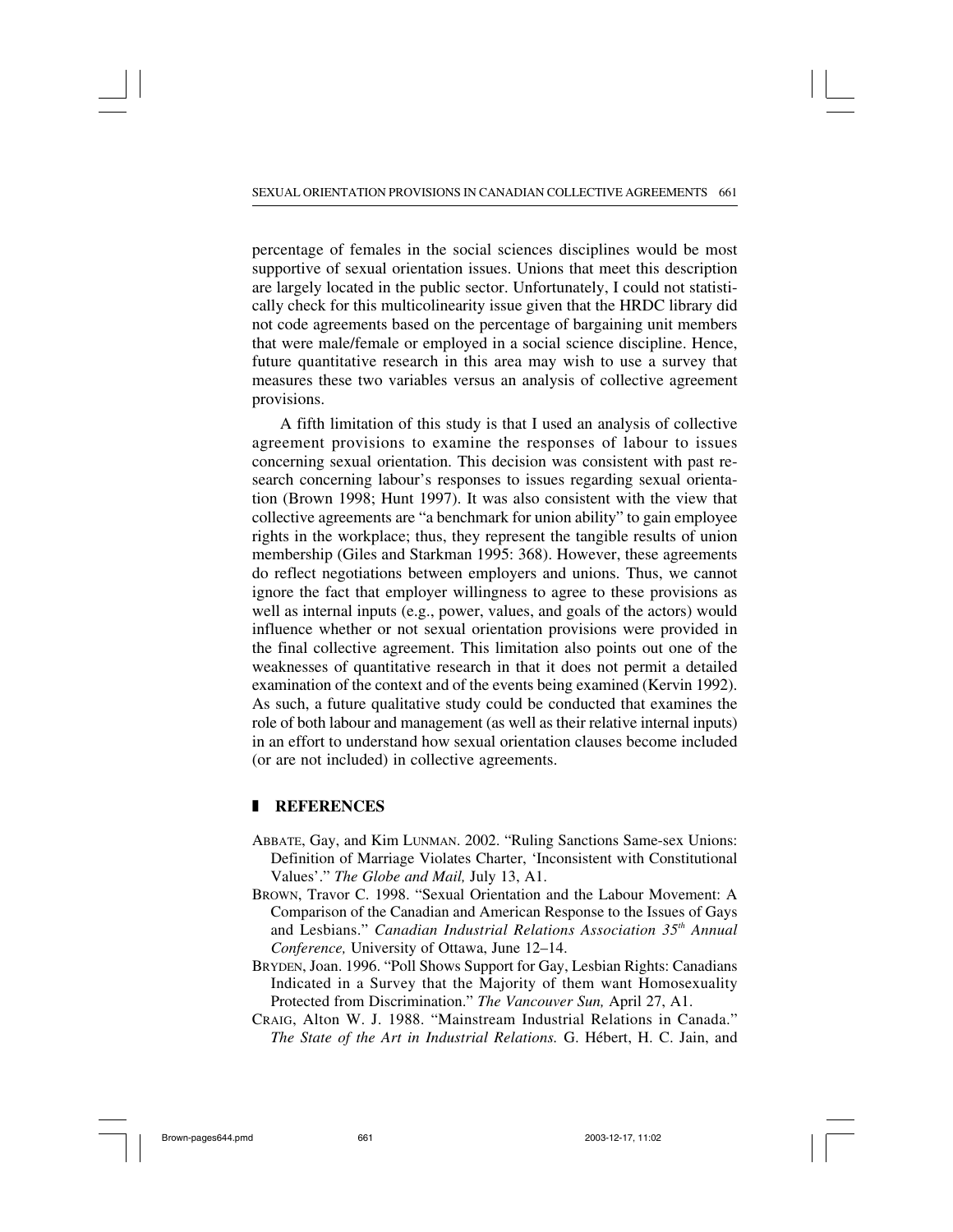N. M. Meltz, eds. Kingston, Ont.: Canadian Industrial Relations Association, 1–8.

- CRAIG, Alton W. J. 1990. *The System of Industrial Relations in Canada.* 3rd ed. Scarborough, Ont.: Prentice-Hall Canada.
- CRAIG, Alton W. J., and Norman R. SOLOMON. 1996. The System of Industrial Relations in Canada. 4<sup>th</sup> ed. Scarborough, Ont.: Prentice-Hall Canada.
- GENGE, Susan. 1983. "Lesbians and Gays in the Union Movement." *Union Sisters: Women in the Labour Movement.* 2nd ed. L. Briskon and L. Yanz, eds. Toronto, Ont.: Women's Educational Press, 161–170.
- GILES, Anthony, and Akivah STARKMAN. 1995. "The Collective Agreement." *Union-Management Relations in Canada.* 3<sup>rd</sup> ed. M. Gunderson and A. Ponak, eds. Toronto, Ont.: Addison Wesley Longman, 339–369.
- GOTTLIEB Taras, Daphne, Allen PONAK, and Morley GUNDERSON. 2001. "Introduction to Canadian Industrial Relations." *Union-Management Rela*tions in Canada. 4<sup>th</sup> ed. M. Gunderson, A. Ponak, and D. Gottlieb Taras, eds. Toronto, Ont.: Addison Wesley Longman, 1–24.
- GUNDERSON, Morley. 1995. "Public Sector Compensation." *Public Sector Collective Bargaining.* G. Swimmer and M. Thompson, eds. Kingston, Ont.: Queen's University, IRC Press.
- HARDING, Katherine. 2003, October 11. "Goin' to the (same-sex) chapel." *The Globe and Mail,* M4.
- HÉBERT, Gérard, Hem C. JAIN, and Noah M. MELTZ. 1988. "The State of the Art in IR: Some Questions and Concepts." *The State of the Art in Industrial Relations.* G. Hébert, H. C. Jain, and N. M. Meltz, eds. Kingston, Ont.: Canadian Industrial Relations Association, 1–8.
- HEREK, Gregory M., and John P. CAPITANIO. 1995. "Black Heterosexuals' attitudes toward Lesbians and Gay Men in the United States." *Journal of Sex Research,* Vol. 32, 95–105.
- HEREK, Gregory M., and John P. CAPITANIO. 1996. "Some of my Best Friends: Intergroup Contact, Concealable Stigma and Heterosexuals' Attitudes Toward Gay Men and Lesbians." *Personality and Social Psychology Bulletin,* Vol. 22, 412–424.
- HEREK, Gregory M., and John P. CAPITANIO. 1998. "Symbolic Prejudice or Fear of Infection? A Functional Analysis of AIDS-related Stigma among Heterosexual Adults." *Basic and Applied Social Psychology,* Vol. 20, 230– 241.
- HEREK, Gregory M. 2002. "Gender Gaps in Public Opinion about Lesbians and Gays." *Public Opinion Quarterly,* Vol. 66, 40–66.
- HOFSTEDE, G. H. 1998. Culture's Consequences, *International Differences in Work-related Values.* Beverly Hills, Calif.: Sage Publications.
- HUNT, Gerald. 1997. "Sexual Orientation and the Canadian Labour Movement." *Industrial Relations/Relations Industrielles,* Vol. 52, No. 4, 787–811.
- HUMAN RIGHTS CAMPAIGN. 2002. "Employers That Offer Domestic Partner Health Benefits." Retrieved July 8, 2002 from http://www.hrc.org/worknet/ dp/index.asp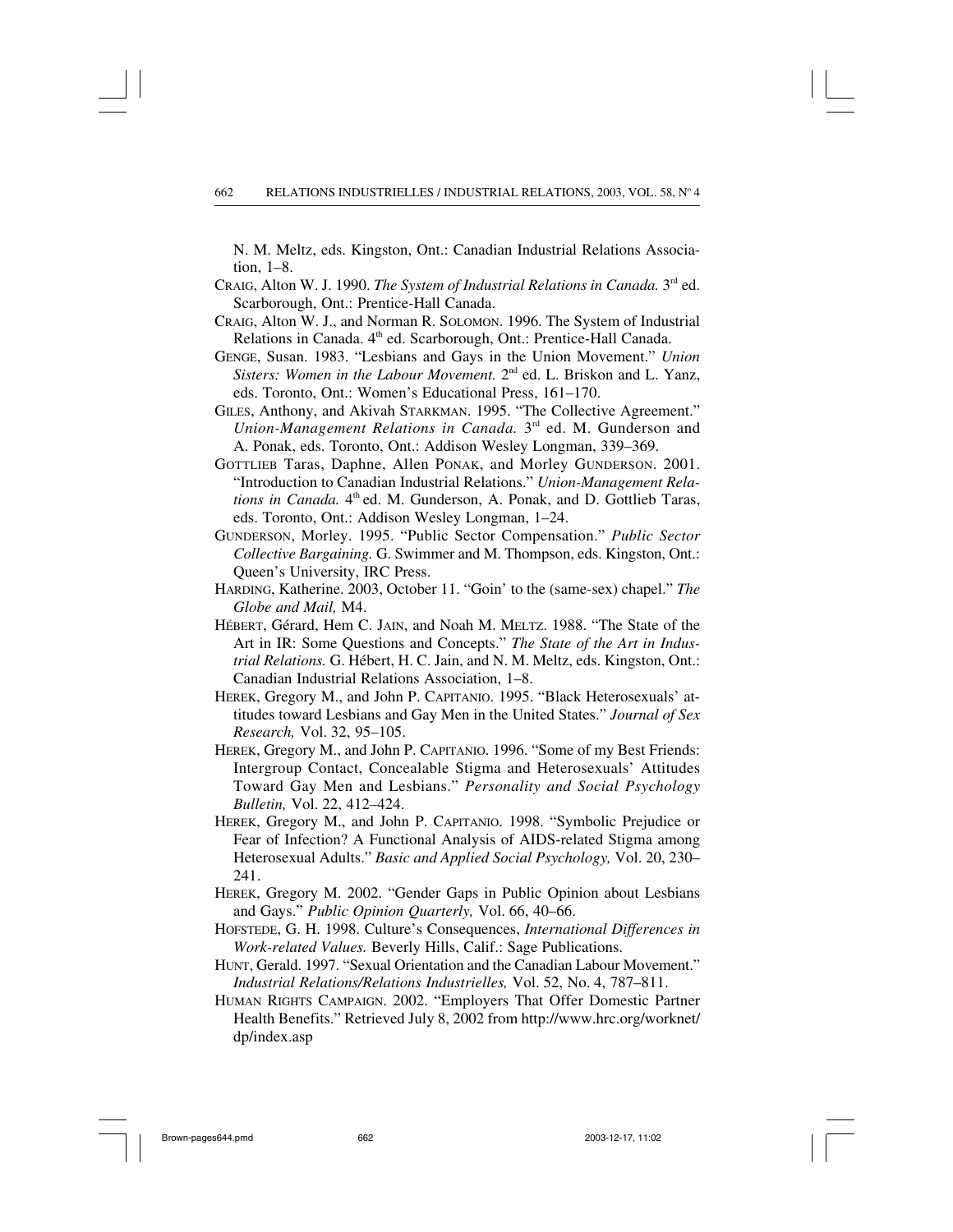- HUMAN RESOURCES DEVELOPMENT CANADA (HRDC). 2000. "Work Safely for a Healthy Future: Statistical Analysis Occupational Injuries and Fatalities Canada." Ottawa, Ont.: Human Resources Development Canada.
- KERVIN, J. B. 1992. *Methods for Business Research.* New York: Harper Collins.
- MAKIN, Kirk. 2003. "Religious Groups Shut Out of Gay-Marriage Case." *The Globe and Mail,* October 9. Retrieved October 15, 2003 from http:// www.globeandmail.com/servlet/story/RTGAM.20031009.wscoc1009/ BNStory/National.
- MAZZUCA, Josephine. 2002. "More Accepting of Homosexuals—Canada or U.S.?" *The Gallup Poll Tuesday Briefing,* August, 1.
- MELTZ, Noah M. 1993. "Industrial Relations Systems as a Framework for Organizing Contributions to Industrial Relations." *Industrial Relations Theory: Its Nature, Scope and Pedagogy.* R. J. Adams and N. M. Meltz, eds. New Jersey: The Scarecrow Press, 161–182.
- "N84 Loi instituant l'union civile et établissant de nouvelles règles de filiation M. Bégin, ministre de la Justice." 2003. *Rapport sur l'état des projets de loi: 36e législature, 2e session.* Retrieved October 21, 2003 from http:// www.assnat.qc.ca/fra/publications/Projets-loi/etat-051.htm#et01f051
- OVENDEN, N. 1998. "Canadians Support Protection for Gays: Pools Find Highest Support for Jobs, Housing." *Edmonton Journal,* May 12, A3.
- PETERSEN, Cynthia. 1999. "Fighting it Out in the Canadian Courts." *Labouring for Rights: Unions and Sexual Diversity across Nations*. G. Hunt, ed. Philadelphia: Temple University Press, 10–26.
- PONAK, Allen, and Mark THOMPSON. 2001. "Public Sector Collective Bargaining." *Union-Management Relations in Canada*. 4<sup>th</sup> ed. M. Gunderson, A. Ponak, and D. Gottlieb Taras, eds. Toronto, Ont.: Addison Wesley Longman, 414–446.
- SAKS, Alan M. 2000. *Research, Measurement, and Evaluation of Human Resources.* Scarborough, Ont.: Nelson-Thomson Learning.
- SCHELLENBERG, E. Glenn, Jessie HIRT, and Alan SEARS. 1999. "Attitudes toward Homosexuals among Students at a Canadian University." *Sex Roles,* Vol. 40, No. ½, 139–152.
- SPSS. 2001. On-line Documentation for SPSS Release 11.0.1. SPSS.
- STRATTON, Larry. 2000. "Businesses, Cities, Government Agencies that Include Sexual Orientation in their Non-discrimination Clauses." Retrieved July 8, 2002 from http://www.lgbtcampus.org/resources/nondiscrimination2.html "Stop Bias Against Gays: Pool." 1995. *The Province,* March, A18.
- THE CENTER FOR LESBIAN AND GAY CIVIL RIGHTS. 2000. "Asking Your Employer for Domestic Partner Benefits." Retrieved July 8, 2002 from http:// www.center4civilrights.org/dpbenefits.htm
- WHITE, Judy. 1993. *Sisters in Solidarity: Women and Unions in Canada.* Toronto, Ont.: Thompson Educational Publishing.
- WEINBERG, Sharon L. and Sarah K. ABRAMOWITZ. 2002. *Data Analysis for the Behavioral Sciences Using SPSS.* New York: Cambridge University Press.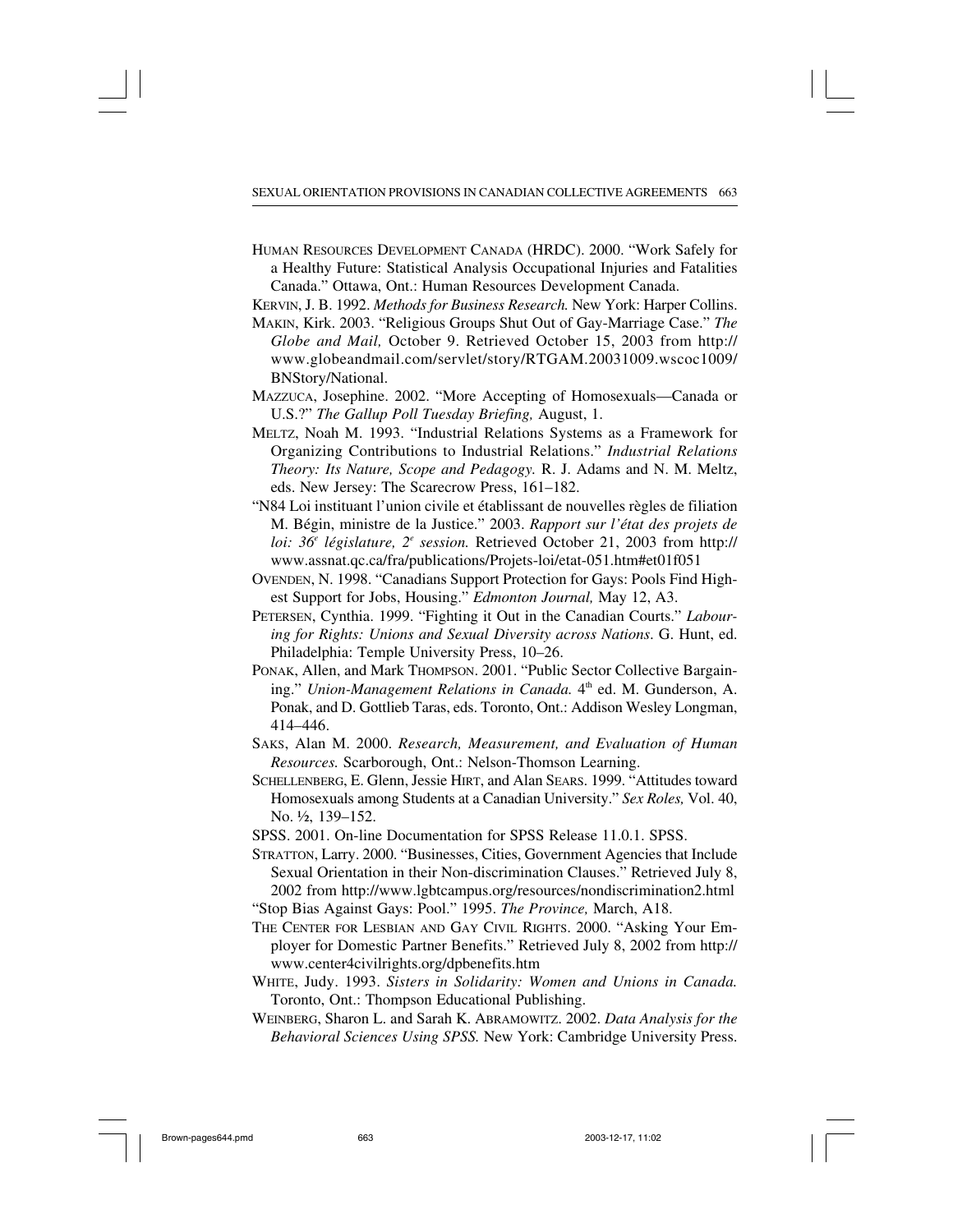- WINTEMUTE, Robert. 1996. *Sexual Orientation and Human Rights: The United States Constitution, the European Convention, and the Canadian Charter.* New York: Clarendon Press.
- WRIGHT, John. 1998. "Canadian Views on Including Sexual Orientation in Human Rights Legislation." *Ipsos Reid Press Release.* Toronto: Ipsos-Reid, May 10.
- ZINN, Russel W., and Patricia P. BRETHOUR. 1999. *Law of Human Rights in Canada.* Aurora: Lancaster Law Book.

## **RÉSUMÉ**

#### **Les dispositions traitant de l'orientation sexuelle dans les conventions collectives au Canada**

La dernière décennie a été marquée par une prise de conscience accrue de la discrimination dans l'emploi contre les gais et les lesbiennes. De fait, tous les acteurs principaux du système des relations industrielles ont abordé le problème de l'orientation sexuelle. À ce jour, une bonne partie de l'information touchant les gais et les lesbiennes sur les lieux de travail consiste en des données tirées des sites Internet, recueillies par des groupes d'homosexuels activistes (voir, par exemple, Center for Lesbian and Gay Civil Rights 2000 ; Human Rights Campaign 2002 ; Stratton 2002). Il existe peu de travaux de recherche sur le rôle des syndicats qui cherchent à répondre aux besoins des gais et des lesbiennes sur les lieux de travail. À notre connaissance, il n'existe que deux études en profondeur (Brown 1988 ; Hunt 1997) qui analysent le rôle des syndicats canadiens touchant les questions d'orientation sexuelle sur les lieux de travail.

Tout en délaissant les sentiers battus dans ce domaine, les études de Hunt (1987) et de Brown (1998) comportent au moins trois lacunes importantes. D'abord, elles ne font appel à aucun cadre de référence ou modèle qui aurait pu supporter la recherche ; elles ne font pas état de propositions ou hypothèses et elles n'encadrent pas les résultats obtenus. Deuxièmement, elles ne fournissent aucune vérification systématique ou statistique d'hypothèse. Ces études utilisaient plutôt l'analyse de cas à caractère qualitatif et, partant, non-déductif écartant ainsi la possibilité de vérifier des relations ou des hypothèses. Troisièmement, au moment où on soutient que les relations industrielles constituent un champ multidisciplinaire (Hébert, Jain et Meltz 1988), ces travaux antérieurs n'ont pas réussi à faire appel à la contribution significative des autres disciplines pour étayer leur propre recherche. L'objectif principal de la présente recherche est de développer de façon plus systématique les relations suggérées par Brown et Hunt et de les vérifier empiriquement.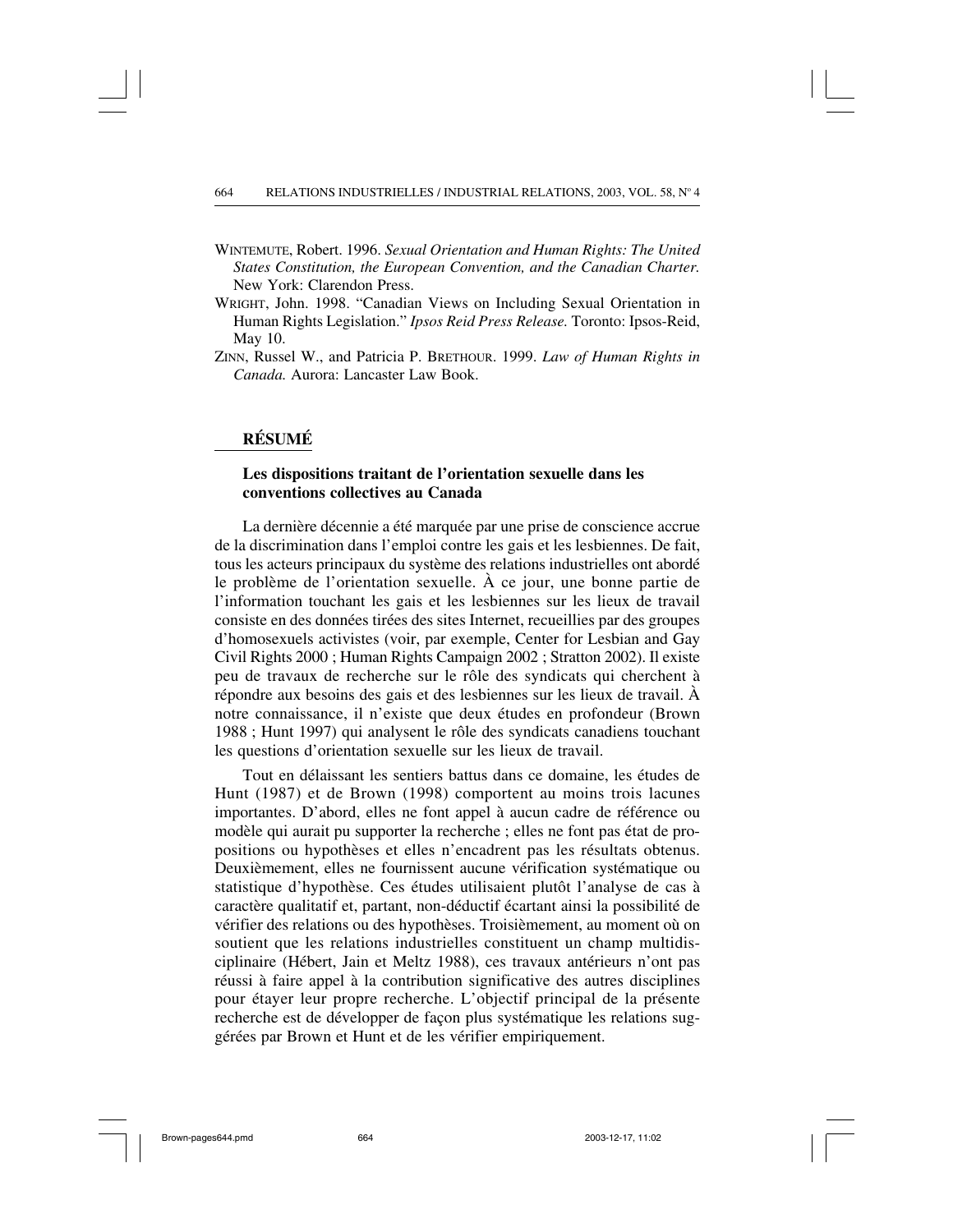Notre échantillon comprenait plus de 240 conventions collectives provenant du service de documentation de Développement des ressources humaines Canada. Au moment où l'échantillon fut constitué, en septembre 1999, le centre possédait environ 1 076 conventions collectives couvrant les établissements de 200 employés et plus au palier provincial et de 500 employés et plus au fédéral. Les dates d'expiration des conventions s'étendaient sur la période 1993 à 2004, la date modale étant 1998.

La décision de centrer notre attention sur les dispositions des conventions était fondée sur l'idée que ces ententes fournissaient un cadre qui guidait les rapports quotidiens des parties et, partant, reconnaissaient les droits des employés (Giles et Starkman 1995). Quant à la décision de regarder de plus près les dispositions relatives à la discrimination, elle s'inspirait de l'idée que les syndicats cherchaient à les inclure dans les conventions à mesure qu'ils retiraient des avantages de l'éducation de leurs membres et du fait de permettre que ces questions fassent l'objet d'une décision exécutoire via la procédure de règlement des griefs (Giles et Starkman 1995).

Vu l'état de la recherche antérieure portant sur la réaction des syndicats aux questions d'orientation sexuelle et vu également celui de l'opinion publique au Canada et aux États-Unis, les hypothèses suivantes ont fait l'objet de tests en recourant au recoupement de données et à la régression logistique binaire.

*Première hypothèse*. Comparativement aux conventions collectives du secteur privé, celles du secteur public sont plus susceptibles de comporter des clauses d'antidiscrimination incluant des dispositions touchant l'orientation sexuelle et les avantages sociaux pour les couples de même sexe.

*Deuxième hypothèse*. Les unités d'accréditation plus vastes sont plus susceptibles d'avoir des dispositions antidiscriminatoires dans leur convention collective qui traitent de l'orientation sexuelle et des avantages sociaux pour les couples de même sexe que les unités plus petites.

*Troisième hypothèse*. Les conventions collectives qui contiennent des dispositions eu égard à l'égalité (équité en emploi, harcèlement sexuel, équité salariale et incapacité) sont plus susceptibles de contenir des dispositions antidiscriminatoires couvrant l'orientation sexuelle et les avantages sociaux pour les couples de même sexe que les conventions ne comportant pas ce type de clauses.

*Quatrième hypothèse*. Les conventions collectives comportant une terminologie antidiscriminatoire offrant une protection fondée sur l'orientation sexuelle sont plus susceptibles de prévoir des avantages sociaux pour les couples du même sexe que celles qui ne contiennent pas une telle terminologie.